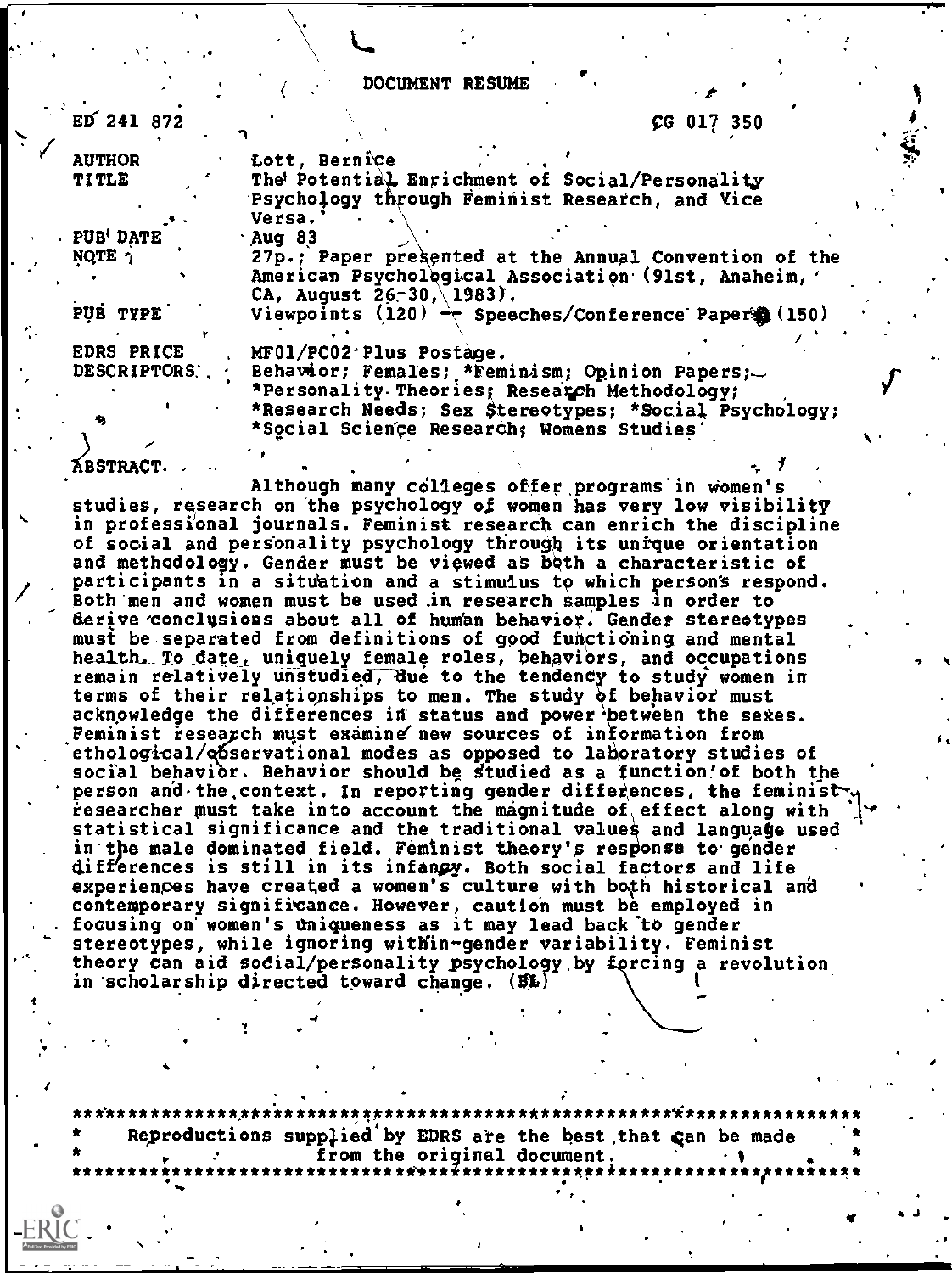

ERÍC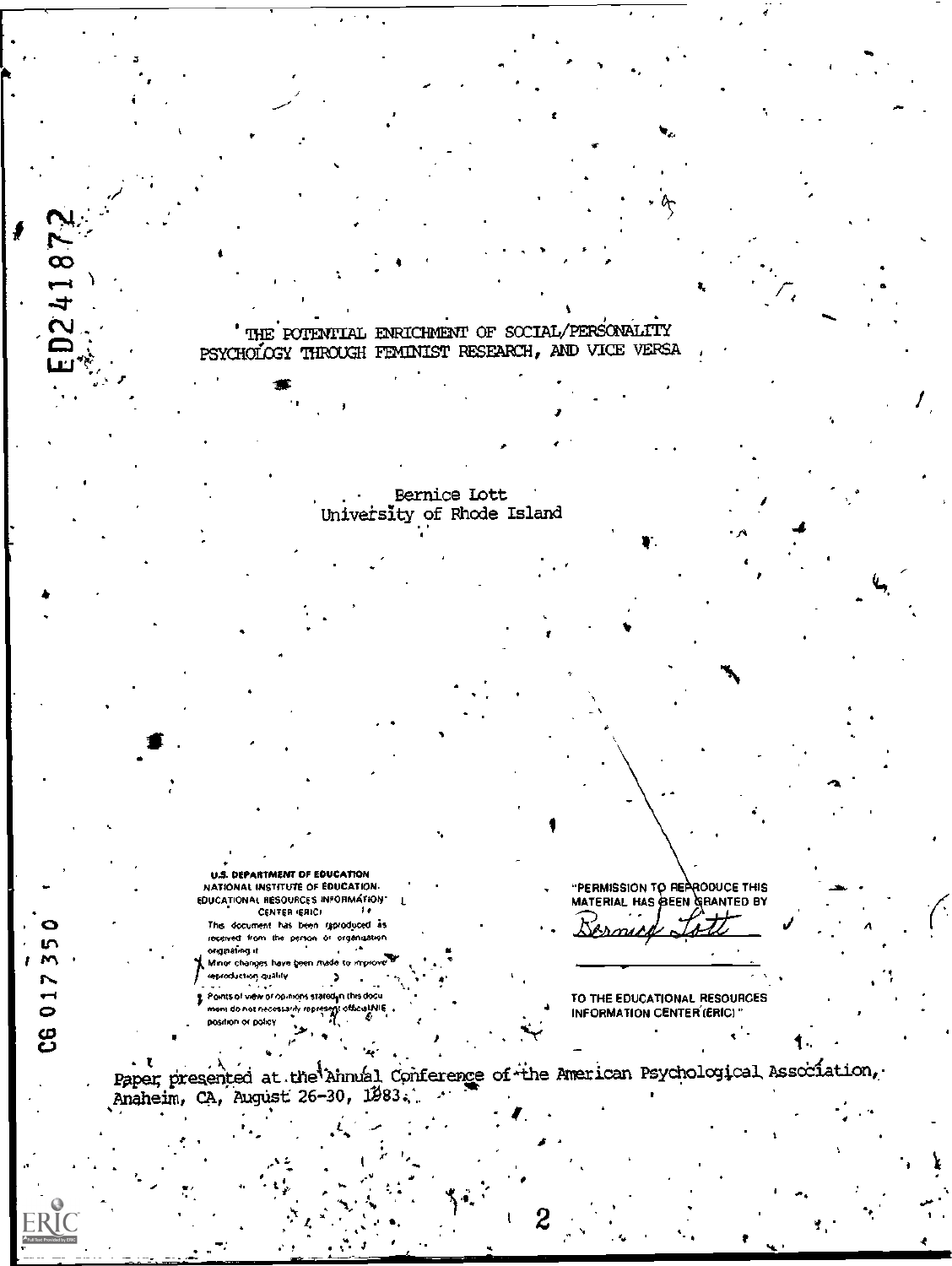The Potential Enrichment'of Social/Personality Psychology Through Feminist Research, and Vice Versa

' Bernice Lott<sup>1</sup>

University of Rhode Island

When I first began this paper my intent was to sketch how social and personality psychology has been challenged by the new woman's movement: \* challenged to critically examine its hidden assumptions about women and men, i.e. its beliefs about gender; challenged to raise new questions; and to formulate and test hypotheses derived from a new theoretical orientation. speculated that those among us who are committed to the Lewinian proposition that Behavior is a function of the interaction between Person and Environment could not fail to be attracted to feminist research, since it was precisely such an interaction which would explain gender and the vast number of its torrelates. I had certainly been moved to re-examine old concepts, and was caught up in the rich literature, the energy and insights of feminist + scholarship. This, then, was a good time to step back and do some assessment in my own field. The results of that very limited first look, since I have just begun and cad see the forests yet to be explored, led me to a somewhat different place from that which I had hoped to reach. My two general conclusions are reflected in the paper's title: 1. Thus far, feminist influence-on mainstream social/personality psychology seems to be modest while our potential remains enormous; and 2, there are some fundamental issues in feminist theory for which psychological research and analysis are essential.

Supporting the first conclusion are the results of a simple frequency count of selected titles in the Journal of Personality and Social Psychology Although some may question how representative this journal is of research in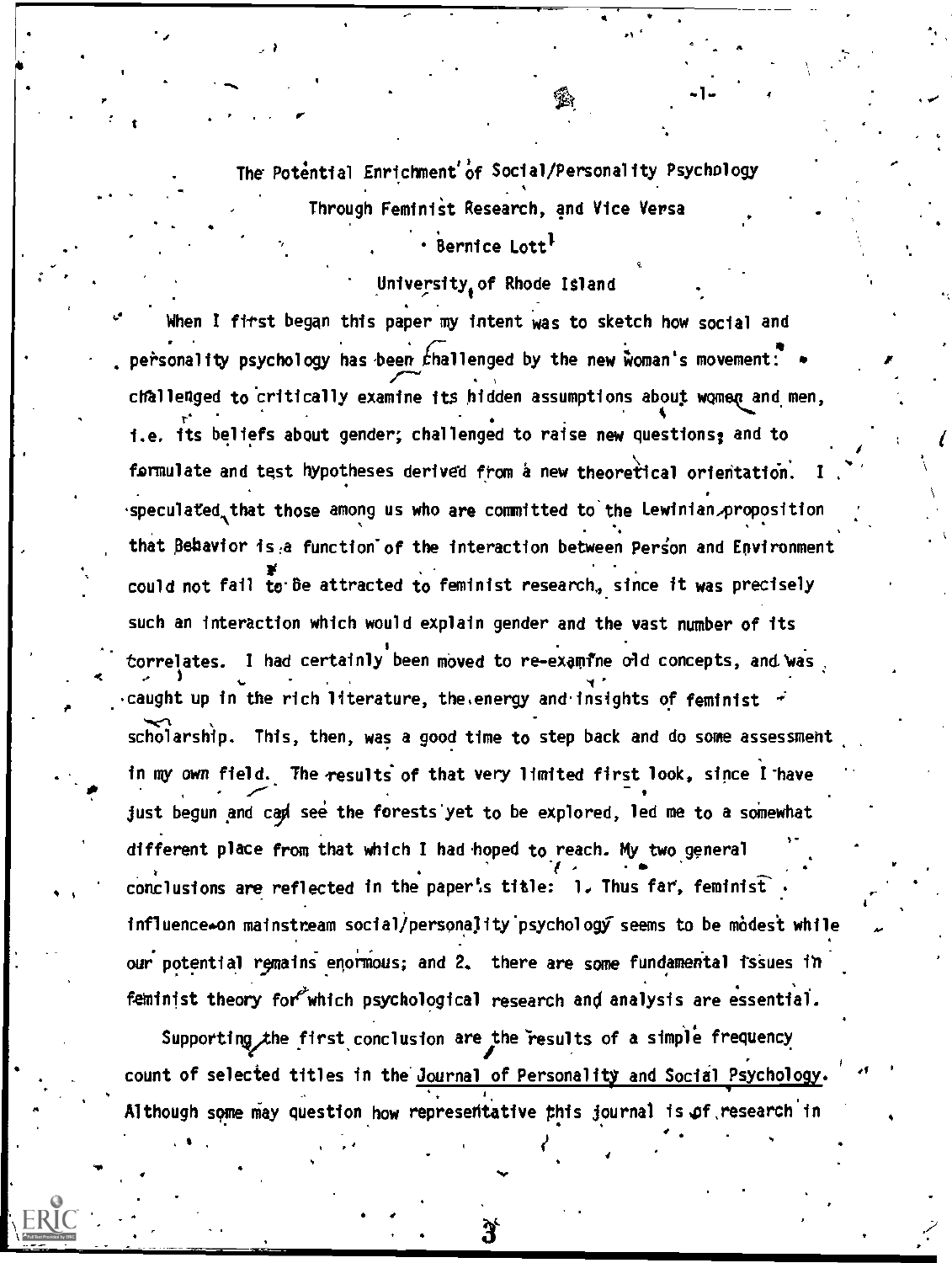our field, few will doubt its prestige and its reflection of issues supported by out academic leadership and funding agencies. It has been said by some in social science (e.g., Westkoff, 1979) that "women have become the latest academic fad...[or] marketable commodities." It has been suggested that, like the case for blacks In an earlier period, social scientists are currently exploiting women as a prolific source of data and amassing facts without a compTementary concern with improving the social conditions of women's lives. But this focus on women as objects of knowledge does not seem to be an accurate characterization of the present status of social/personality psychology. I checked all the titles in five complete volumes of JPSP, beginning in 1962 and then, by 5 year leaps, in 1967, 1972, 1977, and 1982, looking for subjects relevant to women's lives. I read.some abstracts where titles were ambiguous but rel jed primarily on the titles themselves. Omitting editorials and monographs, the percent of such papers relevant to women in JPSP is as follows: 1962, 2% (3 out of 135); 1967, 6% (12 out of 205); 1972, 4% (9 out of 210); 1977, 11% (10 out of 92); and 1982, 14% (32 out of 224). We can be pleased by the steady increase in 20 years from 2 to 14%, or we can be dismayed by the current paucity of research relevant to women. Contributing most heavily in 1982 to this research (23 of the 32 articles) were gender comparisons of various behaviors and studies of masculine, feminine, and androgynous personality types. Again, depending on your perspective, this can be a source of gratification or pain! <sup>2</sup> An earlier review by Demmark (cf.Grady, 1981) of JPSP and six other: journals yielded similar findings to mine: in 1965, 5% and in 1975, 11% of the publ'ished papers were judged relevant to "the psychology of women." One might g keep in mind, in evaluating these figures, that the Association for Women in

Psychology (AWP) was established 14 years ago in 1969, and APA's own Division.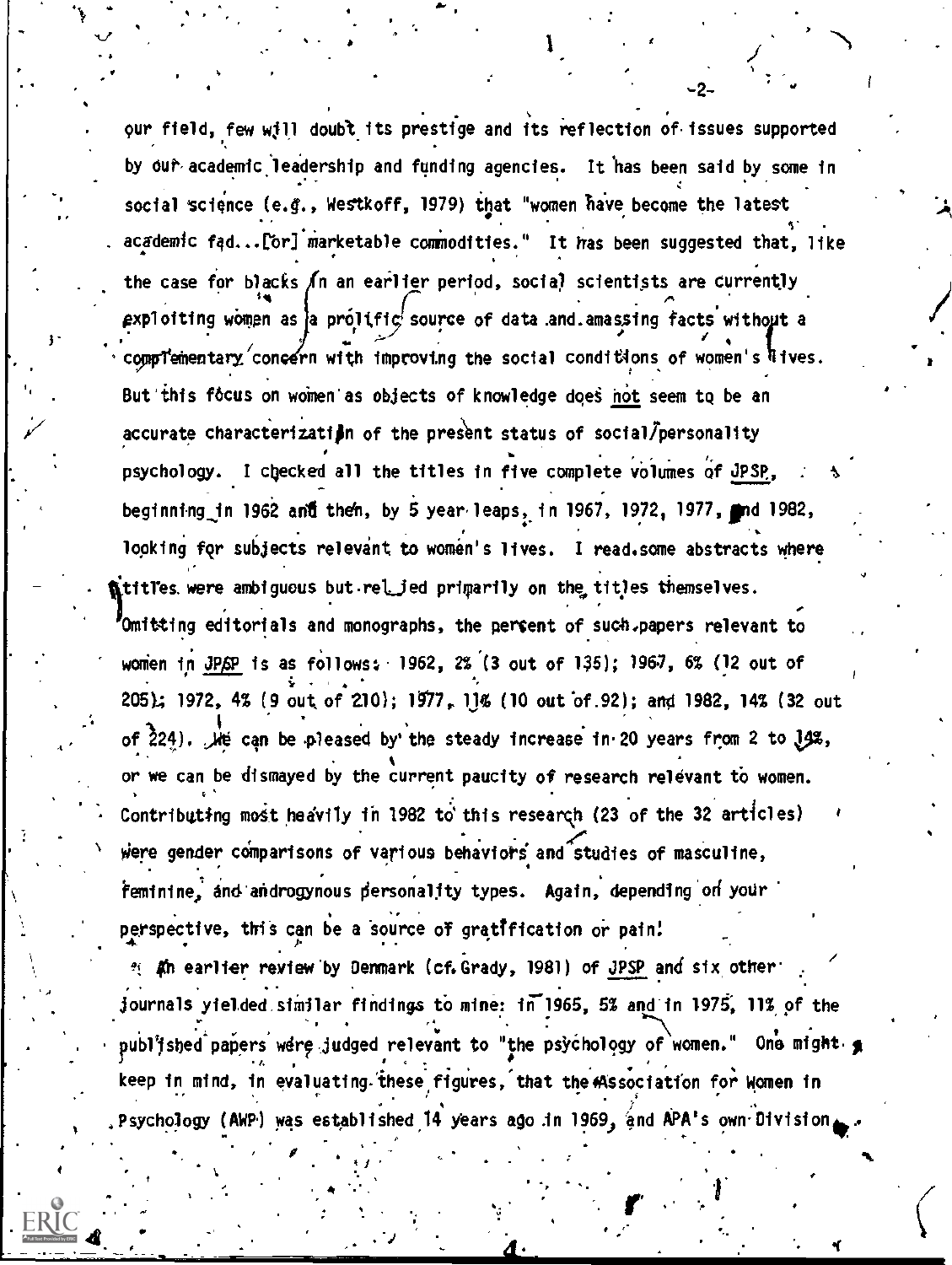35-in 1973. In addition, about 450 colleges offer women's studies programs, and about 20,000 women's studies courses are taught at schools around the country while 40 schools now have women's studies research centers (Azzit. T983). Prominent within these programs and courses are topics in the psychology of women. More specifically, Russo (1982) has reported from a national survey of graduate departments of psychology, that 670 faculty. members in 219 programs identified themselves as having an interest in research or in clinical activities relevant to the psychology of women. Ther is also a formal effort underway in a number of colleges to mainstream the results of feminist research, i.e. to incorporate into already existing courses and programs material on women, new insights and feminist challenges to traditional scholarship.

It seems clear nevertheless that social/personality psychologists concerned with such issues capnot rely on our standard journals. 'Unger (1982) recently addressed this problem of the low visibility of women as a research. area in our field and asked, "Is work in the Psychology of Women ignored or undercited because it is done by women, because it is about women, or because it stems from a new and revisionist theoretical perspective?" She suggests the latter, and I would concur.

## Feminist Research

: What is feminist scholarship? Definitions have been proposed in most of the disciplines in which such work is being done. In our field, Division 35's Task Force on Issues in Research in the Psychology of Women (1977) listed as objectives of feminist research: the clarification of "psychological, biological, and social-cultural determinants of behavior"; along with "the integration of this information about women (and men) into current psychological knowledge and theories"; and the promotion "of a benevolent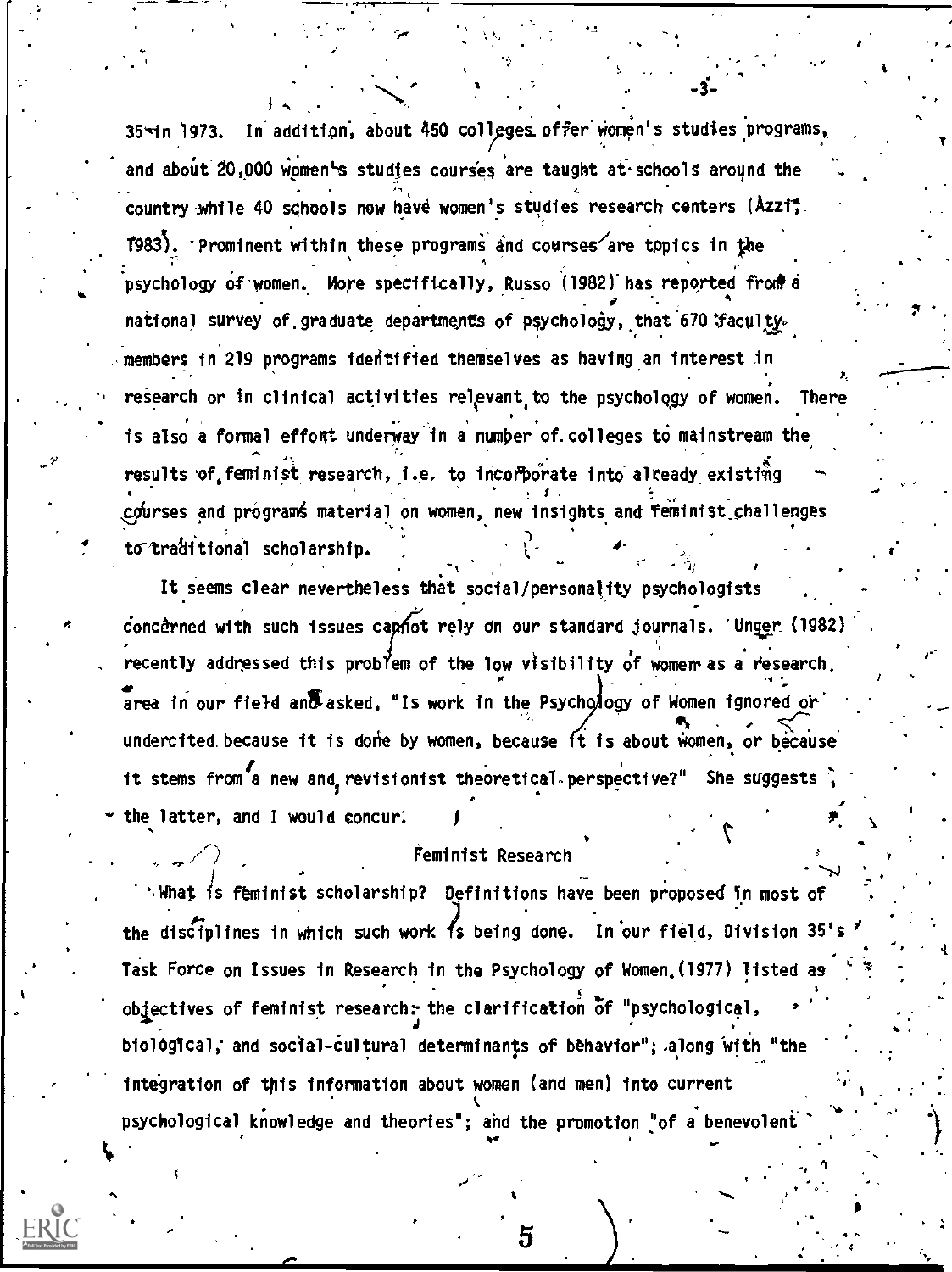society in which individual self-actualization is possible." What Rhoda Unger (1982) has called the "socially activist component of the psychology of women" is a distinguishing feature. The methods of feminist research in psychology, according to the Task Force (1977), are "cooperative, participative... interdisciplinary, [and] non-hierarchical... [beginning] with personal experience and recognizing that "truth is not separate from the person who speaks' it." A more recent Division 35 Task Force (1981) suggests that a', vital function performed by feminist research is to present the alternative perspective of the "outsider". A number of feminist writers from a variety of disciplines have noted that feminists an provide particularly insightful criticism of their own fields because as women scientists, scholars, and academicians we both "belong" and "do not belong" to the primarily male establishment and are thus both insiders and outsiders (e.g. Keller, 1982; Westkott, 1979).

The feminist enrichment or potential enrichment of scholarship in any field takes two general and interrelated forms: 1) self-conscious and critical analyses of the discipline to uncover its androcentric bias in both content and method, thus revealing the "invisibility or distortion of women as" objects of knowledge" (Westkott, 1979); and 2) the indirect influence which arises from the asking of new questions, and the presentation of new hypotheses and theoretical formulations which follow from a focus on women's experiences and the conditions of women's Tives. From both these sources can. be abstracted specific influences on the content, the methods, and the theories th social/personality psychology. It is difficult to keep these categories separate since they are interdependent and each has an obvious or subtle effect on the other, but I will try to move in a more or less orderly fashion from one to the other, in answering the question: how can feminist

6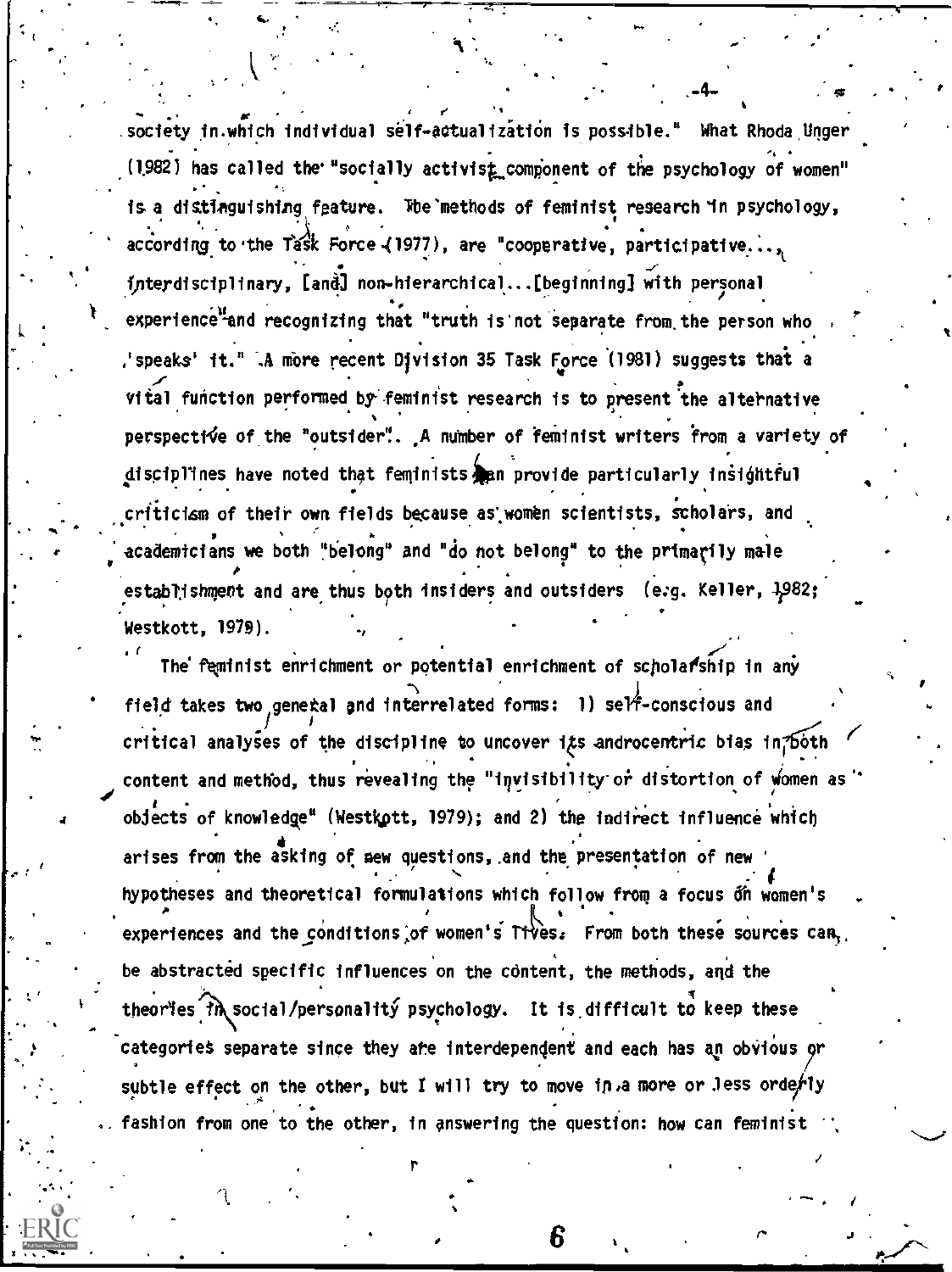research enrich our discipline?

Enrichment.of Social/Personality Psychology 1. There is ample evidence that gender is often a significant variable, both as a characteristic of participants in a situation, and as a stimulus to which persons respond (Committee...Sociology, 1980; Grady, 1981; Wallston, 1981). Because the socialization of girls and boys, women and men, is demonstrably different, it is predictable that they will respond differently, for example, to achievement situations (Horner, 1972), to moral dilemmas (Gilligan, 1977, 1982b), to conformity pressures (Eagly, 1978), etc. Gilligan's work is particularly persuasive in pointing out that it is not the case that women do not attaim the "highest" stages of morality, as Kohlberg concluded, but rather that his stages mirror the socialization of boys or men in our culture more than the experiences of women. 'Gilligan found evidence that many women tend to consider moral questions in the context of issues of responsibility and concern for others, met isolated from interpersonal consequences.'

12. We must use women and men in our search for general principles and note both differences and similarities. We cannot derive conclusions about behavior by using male samples as representative of the human population (Division 35, 1981). If we are studying aggression, or interpersonal attraction, or empathy; or prosocial behavior, etc. we must observe women as well as men in simitar situations and utilize the same dependent measures. Frodi, et a) (1977) have noted that most studies, of aggression have utillized male participants, and that when women are used they are more likely to be. asked to respond to paper and pencil measures than to the behavioral measures used with men. Similarly, but conversely, McKenna and Kessler (1977) found that interpersonal attraction studies tended to make use of female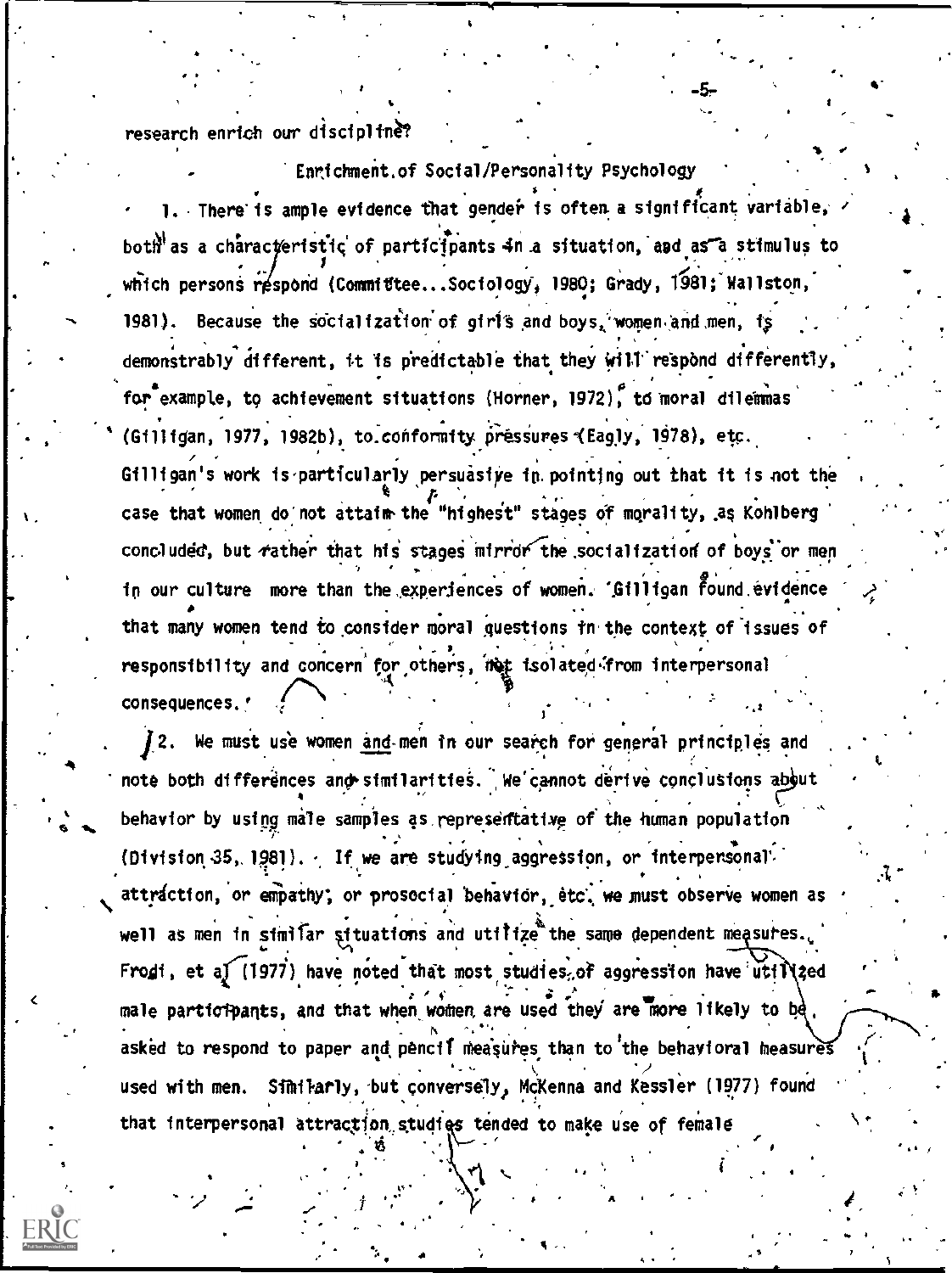participants, and that in both interpersonal attraction and aggression research,"when females, rather than males, are subjects... the independent variable is less like to involve the active treatment or arousal of the subject and dependent variable measurement is less likely to involve the active behavior of the subject. This phenomenon illustrates well the connection between the implicit assumptions of researchers and both the content and methodology of our work.

It is not correct to assume that good functioning or mental health for women (or men) is necessarily related to fulfilling the "dictates of the gender stereotype" (Kahn & Jean, 1983). There is, in fact, strong evidence to the contrary, for women. Independent assessments must be made of satisfaction with self, effective functioning, and their correlates.

There are vast areas about which we have remained in relative ignorance because they pertain exclusively or almost exclusively to women's lives (Division 35, 1981): e.g., housework; sex discrimination in employment; sexual harassment and assault; menstruation; contraception, pregnancy, and \*childbirth; motherhood: and so on. These are areas, issues, or conditions to which women in our culture must learn responses, overt and attitudinal. **They** are anchored to our culture's definition of women, and to our physiology as mediated by society. Similarly, there are women in special populations, such as those in prisons, victims of violence, single parents, widows, pink-collar workers, minority women, professionals, community activists, poor women, etc. who have been insufficiently studied.

Wide new fields of inquiry present themselves when we cease. thinking about women primarily in terms of relationships to others (men) and when we cease  $\rightarrow$ thinking about women in terms of stereotyped roles and attributes. One extremely important consequence is that the probability of obtaining more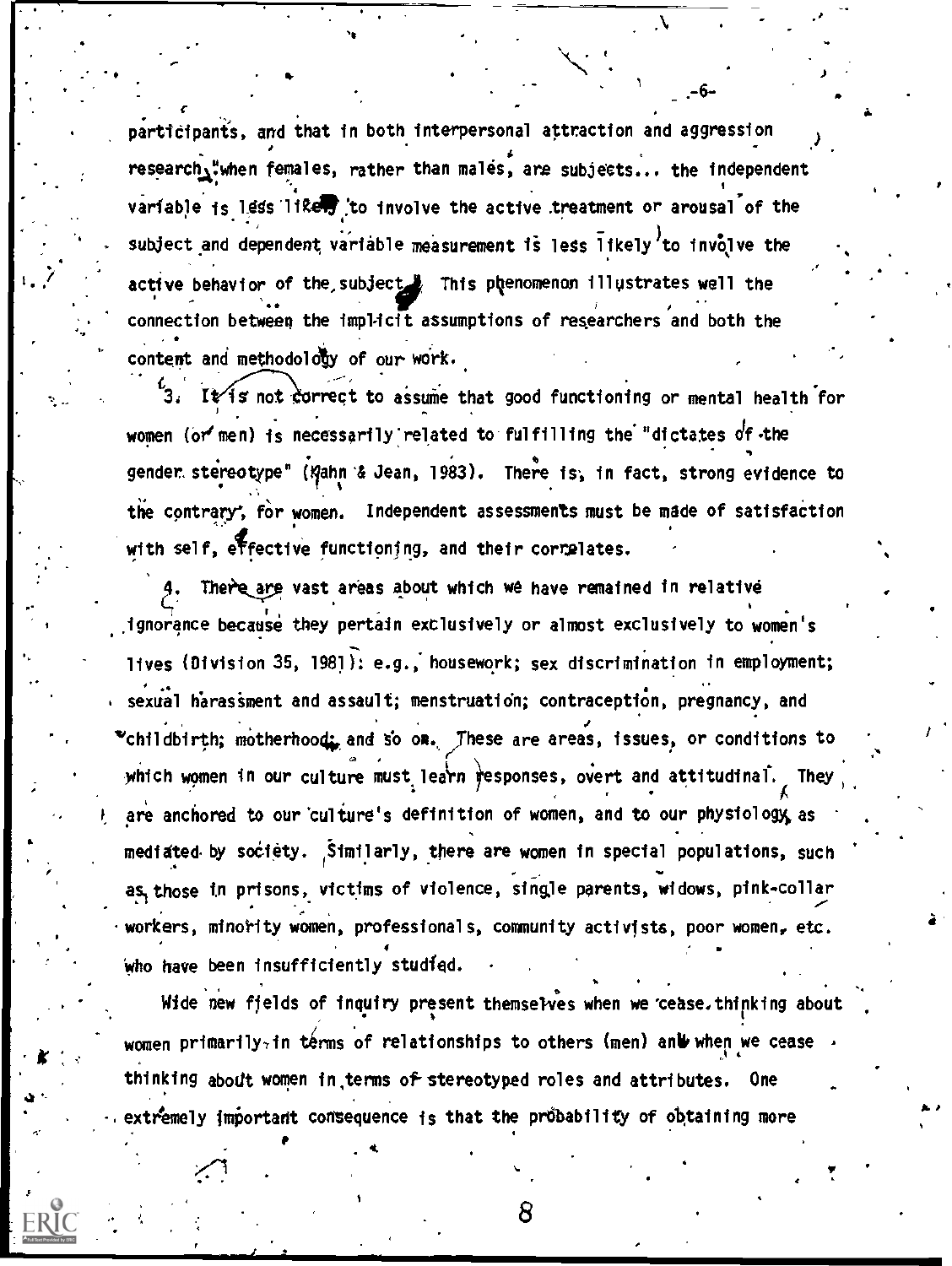accurate descriptions of women's behavior in meaningful situations is thus increased (Kahn & Jean, 1983; Westkott, 1979).

Feminists are not surprised to find that the topics on which a discipline tends to focus reflect the background and interests of those who do the work in that discipline. In the natural as well as the social sciences, science is done by persons, and women as well as non-white and working-class persons have been largely outside of this process (Hubbard, cf. Fiske, 1981). It is cause for concern, but not surprising, that research problems in mainstream science reflect sexist assumptions and expectations. Thus, for example, Sherif (cf. Unger, 1982) has pointed out that when early studies of the menstrual cycle failed to show any reliable impairment of behavior, the mostly male researchers turned to studies of self-reported mood. Now, feminist researchers are once again looking at performance and finding no consistent menstrual-related effects.

. Related to all of this, of course, is the question of publication. What is deemed worthy of public report is very likely to complement the bias of the reviewers (Grady, 1981).

5. When we study the work place, we must not utilize anly mal participants; and when we still parents and children we must not focus our attention only on mothers (Committee...Sociology, 1980). We must not assume that employed men but unemployed women are representative of their respective. groups (Division 35, 1981). Baruch, Barnett and Rivers (1983), for example, have found that paid employment is a significant predictor of feelings of self-esteem and competence among women, a finding which should not be surprising in view of the fact that half the adult women in our couptry are salary or wage-earners. Parlee (1981) has noted that choice of appropriate control groups reveals the investigator's assumptions and "implicit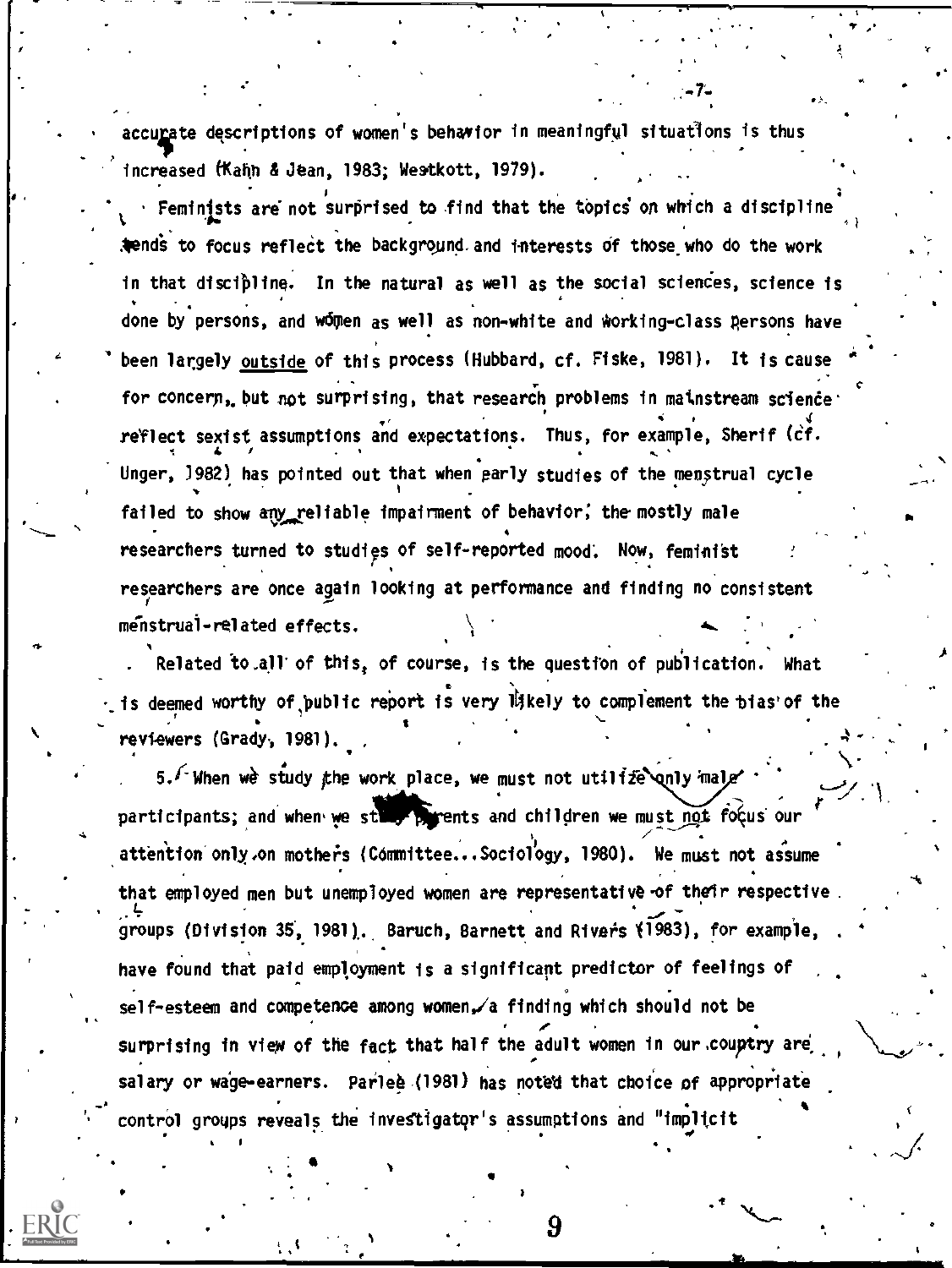theoretical framework" as much as the choice of problem to study, hypothesis' to test, procedures, participants, and measures.

6. We can no longer study the behavior of women' without acknowledging -and making explicit the differential in status and power between the sexes. Thus, for ChesJer to have suggested as she did in 1972 (cf. Alpert, 1978) that <sup>u</sup>men, including male therapists drive women crazy, in order that men may maintain their favorable position", is an hypothesis which must be taken seriously. Similarities in the behavior of oppressed persons, such as American blacks and women, are new subjects of inquiry as is the behavior (verbal and non-verbal) of high status persons such as white men directed toward the less powerful (e.g..,Hentey,1977).

fo-

7. When we study women we must go to new sources of information  $\div$  to josrnals, letters, and other historical and contemporary records of women's lives since attitudes, beliefs, and perceptions may be better reflected in such records than in observed social behavior which is subject to more rigid sanctions (Westkott, 1979). Thus, issues of content become issues of method. More methods must be explored and accepted (Wittig, 1982) since "the narrowness of our methods may also shape the way we ask questions" (Wellston, 1981) and the very nature of those questions. For example, while agentic jetivds'tend to separate observer from the observed, communal methods recognize their interrelatedness and highlight the connection. Both modes of inquiry should yield information of value.

Ethological /observational modes seem better suited than laboratory : techniques for the study of reactions to life-long oppression. Thus, Muriel Rukeyser has written in her poem "Kathe Kollwitz" (cf. Adams, 1982):

;<br>;

9

What would happen if one women told the truth about her life The world would split open. .

the company of the company of the company of the company of the company of the company of the company of the company of the company of the company of the company of the company of the company of the company of the company

 $\bullet$  0.000  $\bullet$ 

 $10\:$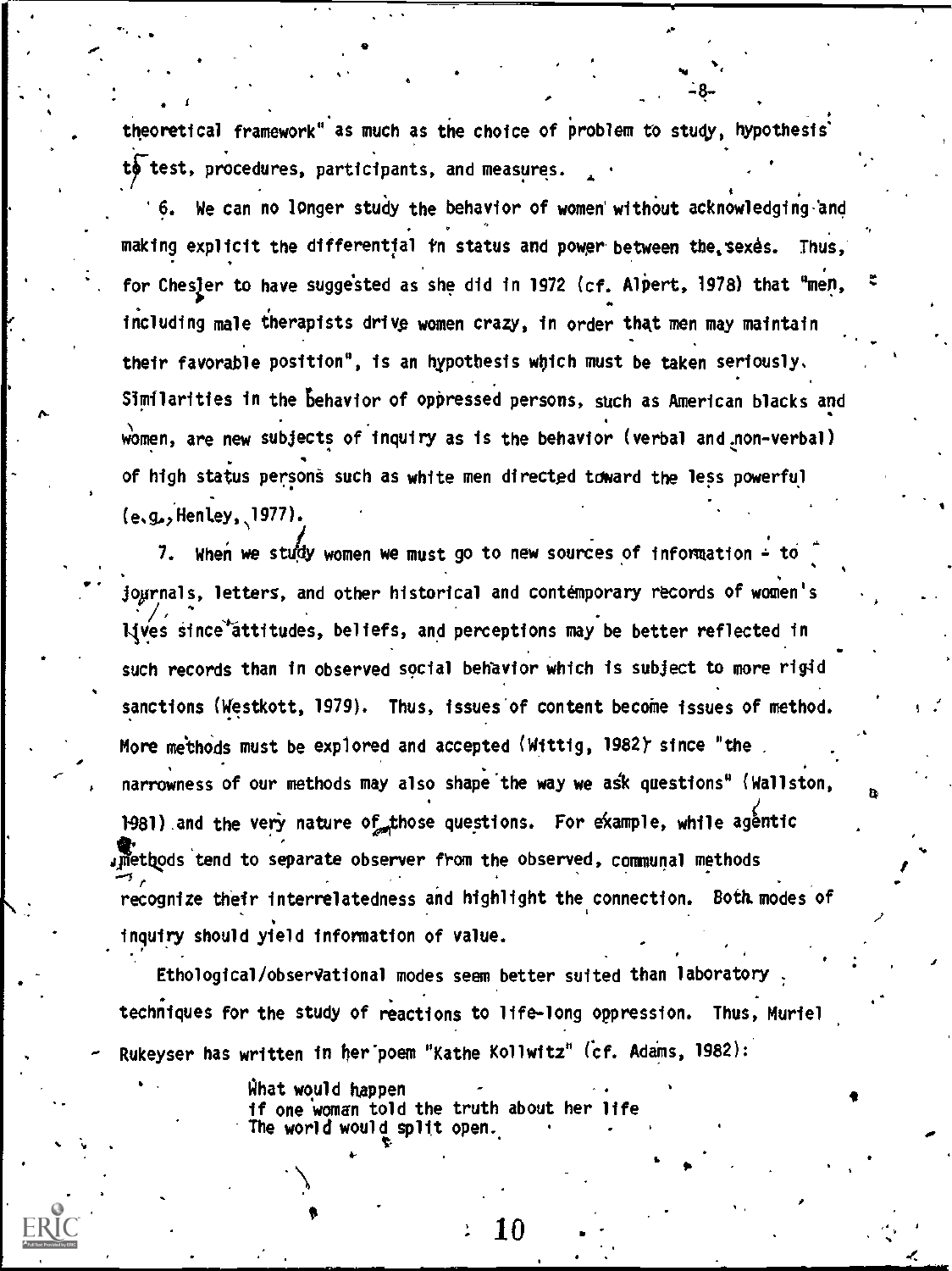Feminist scholarship seeks this truth and anticipates the consequences foretold by the'poet.

, 41 (1982).

8. Among the most wide-ranging and significant lessons to be learned from feminist research is that which is the sine qua non of social psychology, 4 namely that behavior is a function of both the-person and the context, and that the same person may behave differently in different situations. To understand gender, multiple contexts must be employed (Division 35, 1981). For example, by examining aggression, influencibility, and self-confidence of women in different situations, Frodi, et al (1977), Eagly (1978), and Lenny, (1977), respectively,.have successfuly refuted the stereotypic, widely-held assumptions and conclusions that women are less aggressive than men, more influencible, and less self-confident. Only in <u>some</u> situations, but not in 'others, we discover as we ask questions which have not been asked, before. As Kay Beaux has reported (cf. Division 35, 1981), "Research has demonstrated. that gender by situation interactions are more the rule than the exception, being found more frequently than main effects for gender." Related to this is a recognition that ordinarily in our society, women and men "are differentially distributed across situations" (Division, 35, 1981), a fact of enormous significance.

°

ARecognition of situational influences on behavior DCessitates that we payattention to the demand characteristics of the conditions present in laboratory or field studies.. Are cues provided for differential responses according to gender, i.e. for participants to conform to sex-typed expectations, as for example when under public. scrutiny (Unger, 1981)? It has been suggested that exploratory and qualitative methodologies may minimize researcher-imposed definitions of a situation (Digision 36, 1981).

9. In reporting gender differences on any measure, we should note, along

 ${\bf 11}$  .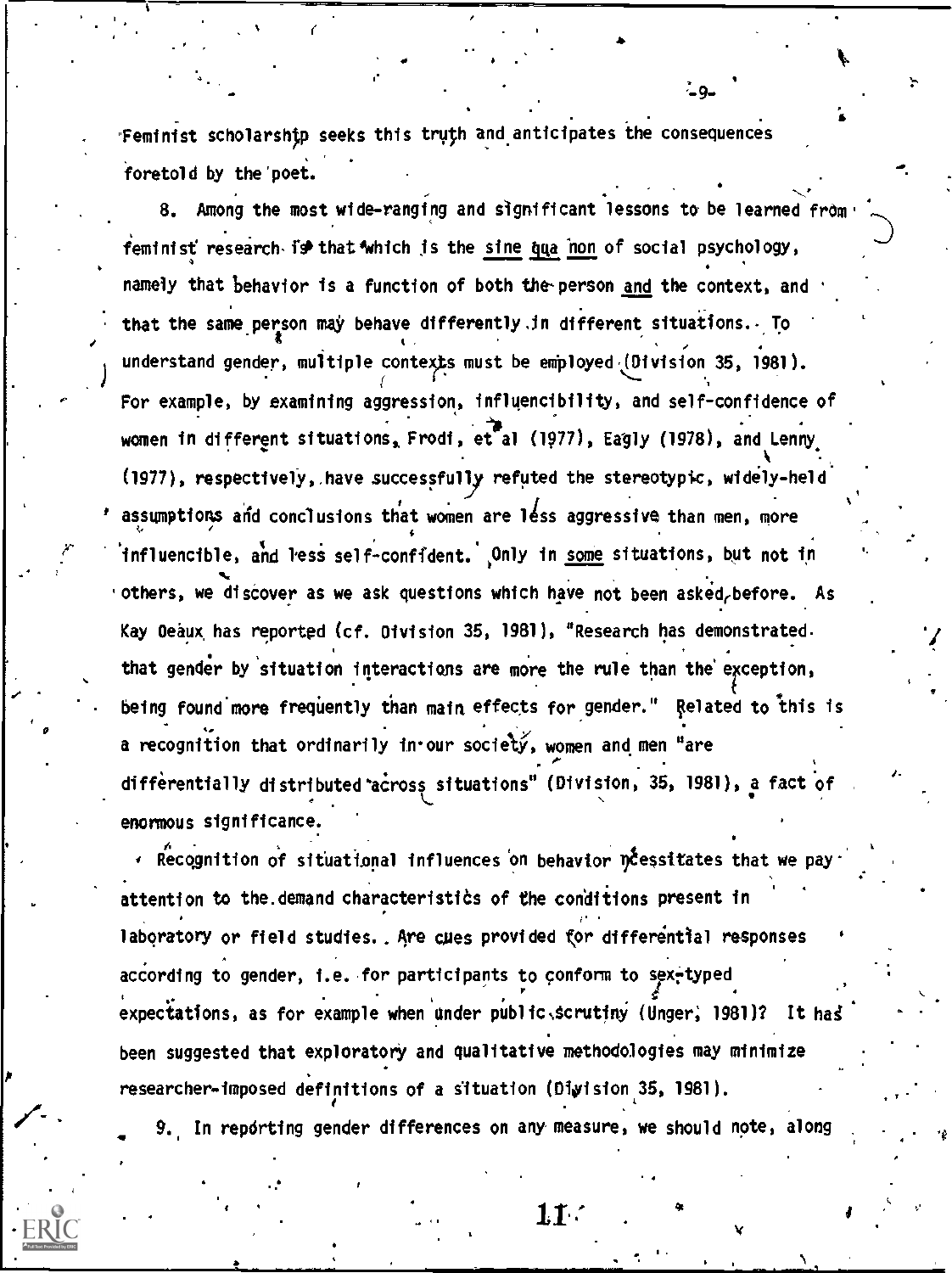with its statistical significance, the magnitude of the effect, since son reliable differences are found to be relatively trivial. In addition, we should report within-gender variability so as to "accurately reflect the degree of overlap between the sexes and avoid translating small average differences into dichotomies" (Division 35, 1981):

10. .Finally, feminist researchers have joined with other voices with philosophy and science (cf. Manicas & Secord, 1983) to challenge some of traditional tenets of "objectivity" in science. There appear to be two m thrusts to the feminist challenge. The first is the recognition that val are an integral part of science, that they influence all phases of the process, and that they should be acknowledged and made explicit in the sa way as we recognize that scientific truths. are not independent of time at  $\bullet$  and  $\bullet$ plate. This position is shared by other social psychologists (e.g.,  $6$ & Morawski, 1980 ; Sampson 1978). The second challenge to traditional scientific thinking goes further and argues more explicitly that the lang . objectives, and methods of individual disciplines, and of science itself. , particularly as defined by the experimental method, have been shaped by  $\mathcal{L}_{\mathcal{A}}$  , ..., , ..., , ..., , ..., , ..., , ..., , ..., , ..., , ..., , ..., , ..., , ..., , ..., , ..., , ..., , ..., , ..., , ..., , ..., , ..., , ..., , ..., , ..., , ..., , ..., , ..., , ..., , ..., , ..., , . "masculine" concerns, interests and personality.

.

4

Il a Constitution of the Constitution of the Constitution of the Constitution of the Constitution of the Constitution of the Constitution of the Constitution of the Constitution of the Constitution of the Constitution of t It is argued, relative to the first point, that the investigator and 'object of the research, as well as those who serve as subjects/participar  $\mathcal{F}$  . The set of  $\mathcal{F}$ are interrelated, separable for analytical purposes but tied together by expectations, assumptions and hidden or overt values. Facts are always  $\mathbf{A}$  and  $\mathbf{A}$ "construed" by an active *i*nvestiga 11-4 of Morawski, 1982), and  $\ell$ (or biases) are present throughout the research process (Wallston,  $1981$ ; . . Wittig, 1982). Wraditional research in social/personality psychology wil thus almost certainly reflect the sexist values of our patriarchical cull Grady (J981) has suggested that "some of these biases can be corrected

 $\mathcal{O}(n^2)$ 

12.

-10-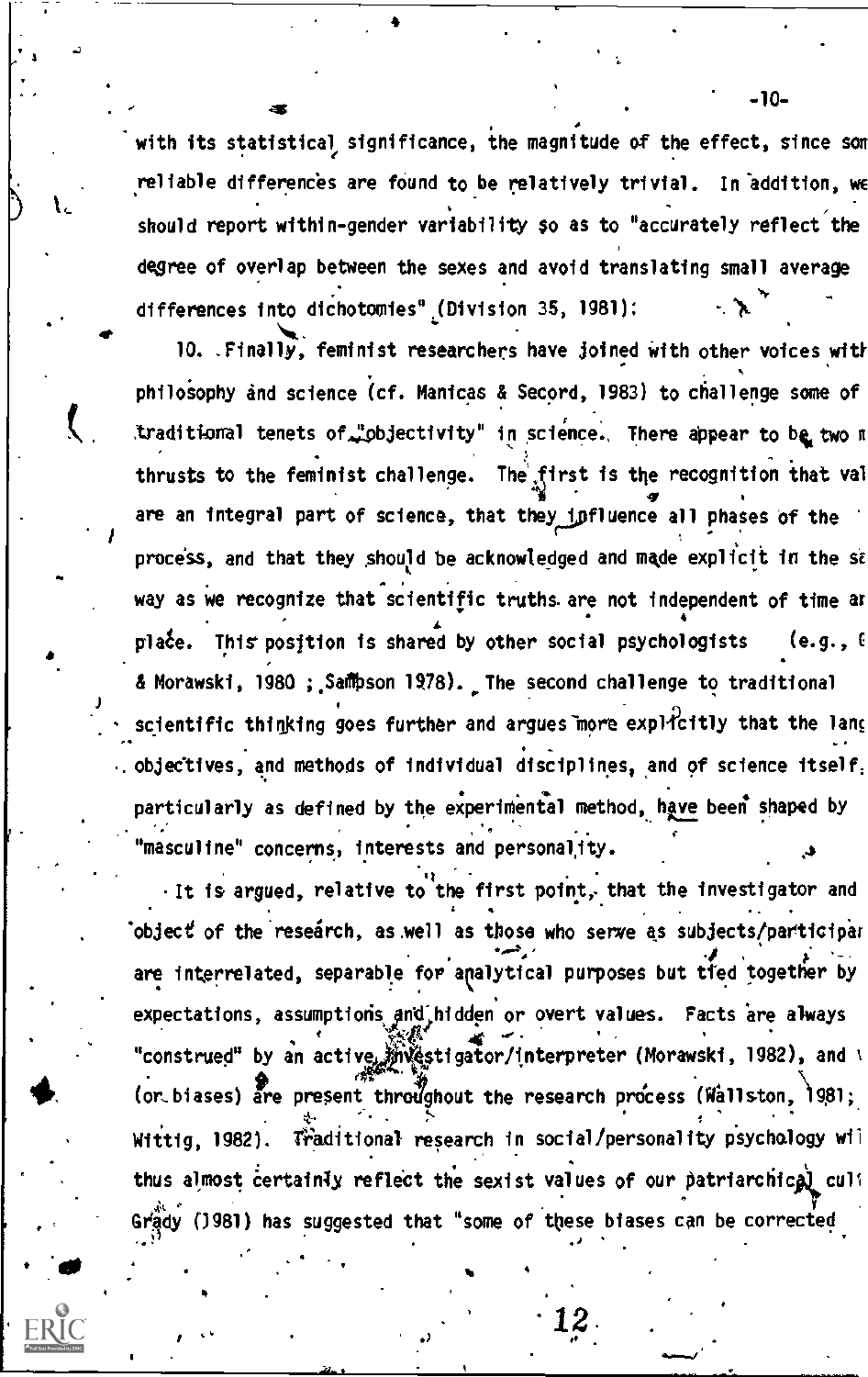through an even-handed application of the principles of scientific method, and others require a raised consciousness, an awareness of the sexist society in which we live."

The second challenge is regarded by the biologist/mathematician Keller (1982), one of its foremost proponents, as the "radical critique". Because it. is primarily men who have been doing science in western society: not only have women been kept out (through lack of encouragement, training, or discrimination); not only has the choice and definition of research problems been affected; not only have men been taken to be representative of the. species; but "masculinity" has intrufed upon and distorted the goals and rationality of the entire "scientific enterprise". Science, it is said, has stressed separation, compartmentalization, and the search for prime causes in contrast to an equally plausible focus on interaction, interdependence, and process; in this way science has reflected masculinity. According to the biologist Hubbard (cf. Fiske, 1981) the approach of men, and science, is "to reduce things to their component parts, not to envision them as a functioning whole."

The vocabulary of science manifests a preoccupation with power, dominance and an adversarial stance yis a vis nature (Kahn & Jahn, 1983; Keller, 1983). Thus, science "attacks" problems with the aim of "mastering" or "controlling"; variables are "dependent" or "independent"; and experimenters "manipulate" the  $\mathcal{A}$ Jatter. Kejler (1982) is cognizant of the fact that the traditional scientific mode has also been criticized by male scientists and philosophers, but insists that this criticism must also follow from a vigorous feminist analysis. She writes (1982), "the emphasis on power and control so prevalent in the rhetoric of Western science, is al projection of a specifically male consciousness." What is required, she suggests, is not abandomment of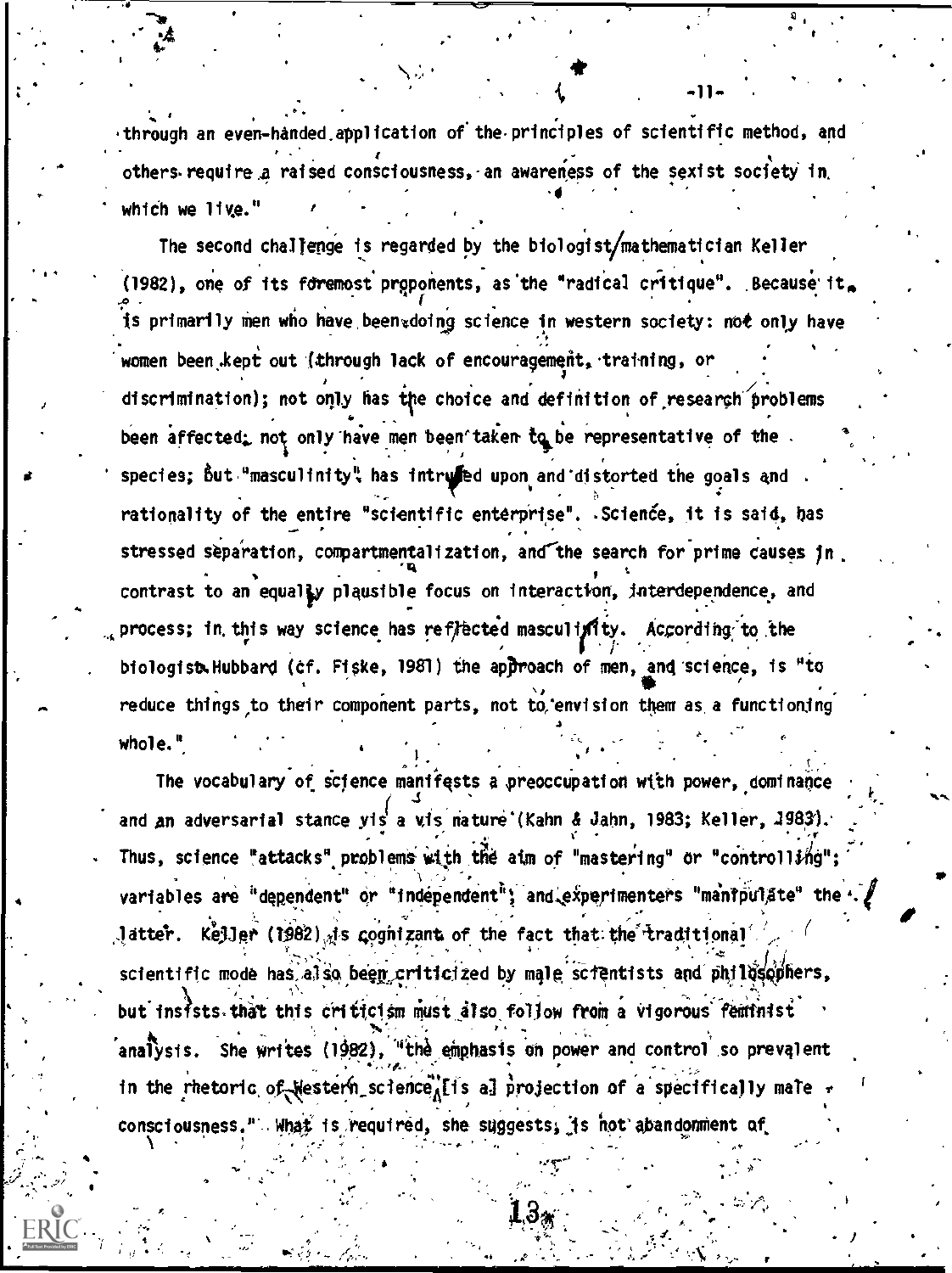objectivity, rationality, and empiricism but the addition of concern with complex interactions, and with the dynamics of process, as well as a "crítical self-reflection<sup>"</sup> on the part of scientists.

While objecting to the search for "top-down" theories, and explanations in terms of governing causes. Keller unfortunately embraces such an explanation in attempting to account for the connection between masculinity and power motivation. She utilizes psychoanalytic theory in its modern guise as "object relations theory" (acknowledging the influence of Chodorow, 1978, and Dinnerstein, 1977), to trace links among masculinity, a concern with. objectivity/autonomy, and the focus of science on power and domination. Keller (1982) argues that from the male infant's earliest experiences with his primary care-giver, the mother, are formed his conceptions of the world and his "characteristic orientation to it" and that the major attribute of this experience is separation. For females, on the other hand, the early experience is of connectedness and identification with the mother. In my. view, such an explanation of male concern with power and dominance rests on untested and naive assumptions: first, that such early experience in a prototypical Freudian nuclear family is universal or widespread; and, second, that it has predictable consequences for the formation of stable, personality traits such as motivation for power. Such an explanation ignores all the further years of our continuing exposure to social conditions, and the positive and negative sanctions for adult behavior. It is here that the vice versa portion of the title of this paper becomes relevant. Social/personality psychology has the potential to enrich feminist theory and to contribute to the vital debate on the nature of gender differences and similarities, a debate which is central to the feminist perspective.

Contribution to Feminist Theory

We returh inevitably to questions of nature and nurture and as Unger

٠R

14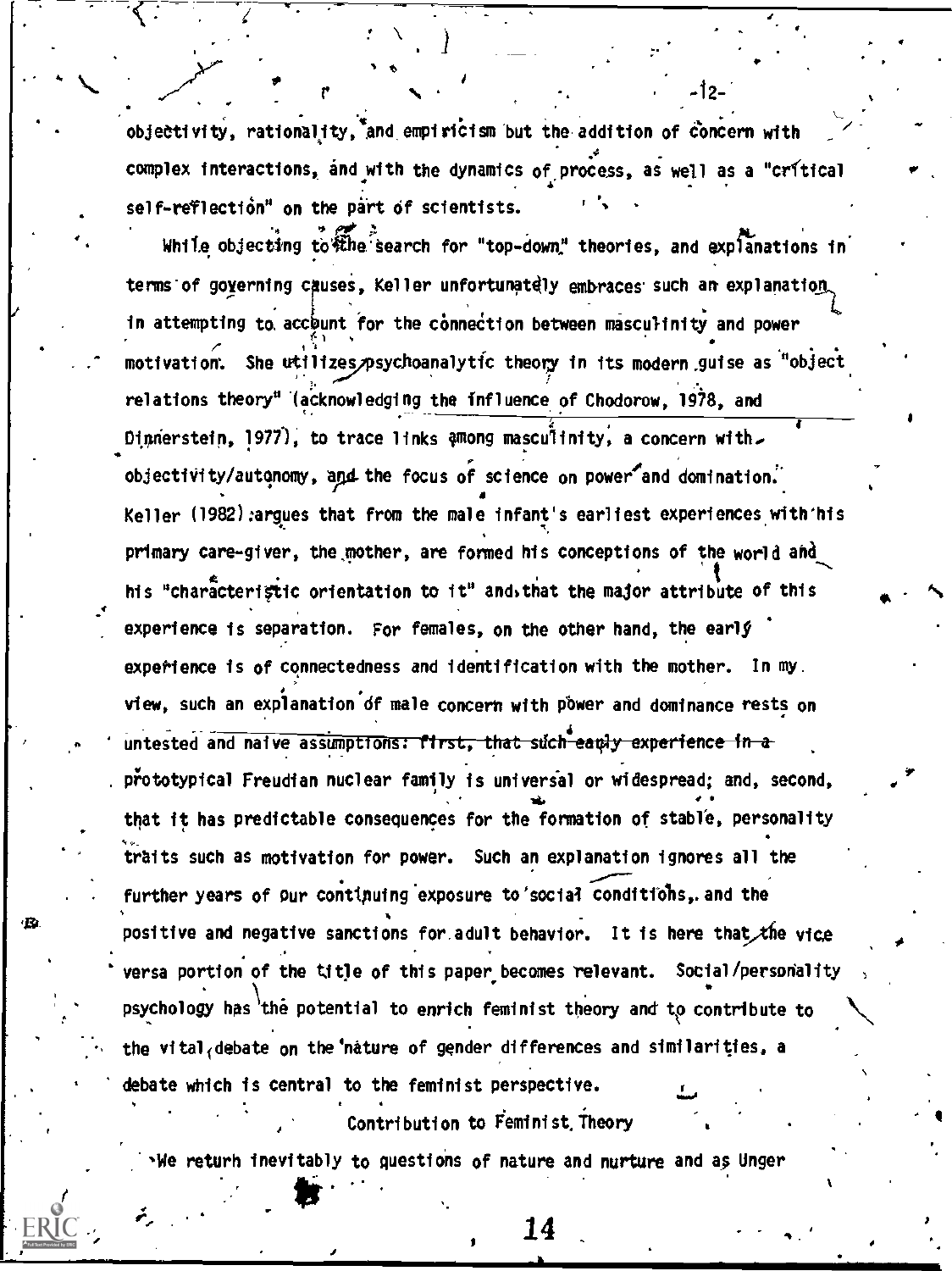(1981) has put it, "The issue of what sex differences actually exist and how they are produced is crucial for the psychology of women". It is also crucial for feminist theory applied to analyses of literature, history, art, and so on.

In the nineteenth century, the so-called Victorian era, women and men occupied largely separate spheres (at least within middle-class western society) because it was believed that "there were such profound distinctions between what biological and psychological evolution had mandated for masculine and feminine thought and action that women could never enter the public sphere without contravening laws of nature and thus endangering their own health" (Cravens, 1983). This view was vigorously challenged by early 20<sup>th</sup> century. scholars, particularly women in psychology and sociology/anthropology, such as Helen Thompson Woolley, Jessie Taft, Elsie Clews Parson, Mary Roberts Smith Coolidge, Celia Duel Mosher, and Margaret Mead. There were also challenges from some influential men: Dewey, Mead, W.I. Thomas and Franz Boas. What followed was a virtual disappearance of the subject of sex differences from the social science. literature, beginning in the 1920s. Momen simply disappeared as a subject of concern and Man became the species representative and the fitting object for study about personality and culture (Cravens, 1983). Not until the 70's was there a rediscovery of women in mainstream psychology but; as might have been predicted, the focus was on the differences from men, not the similarities. That studies demonstrating differences are more likely to be published is, of course, a likely factor (Division 35, 1981); The contemporary feminist response to the question of gender differences. a response still in its infancy in terms of its generation of mainstneam research, has taken two major forms. The first is an emphasis on the role played by social factors in separating the lives and therefore the expectations, attitudes and behaviors of the sexes. This argument views

 $-13-$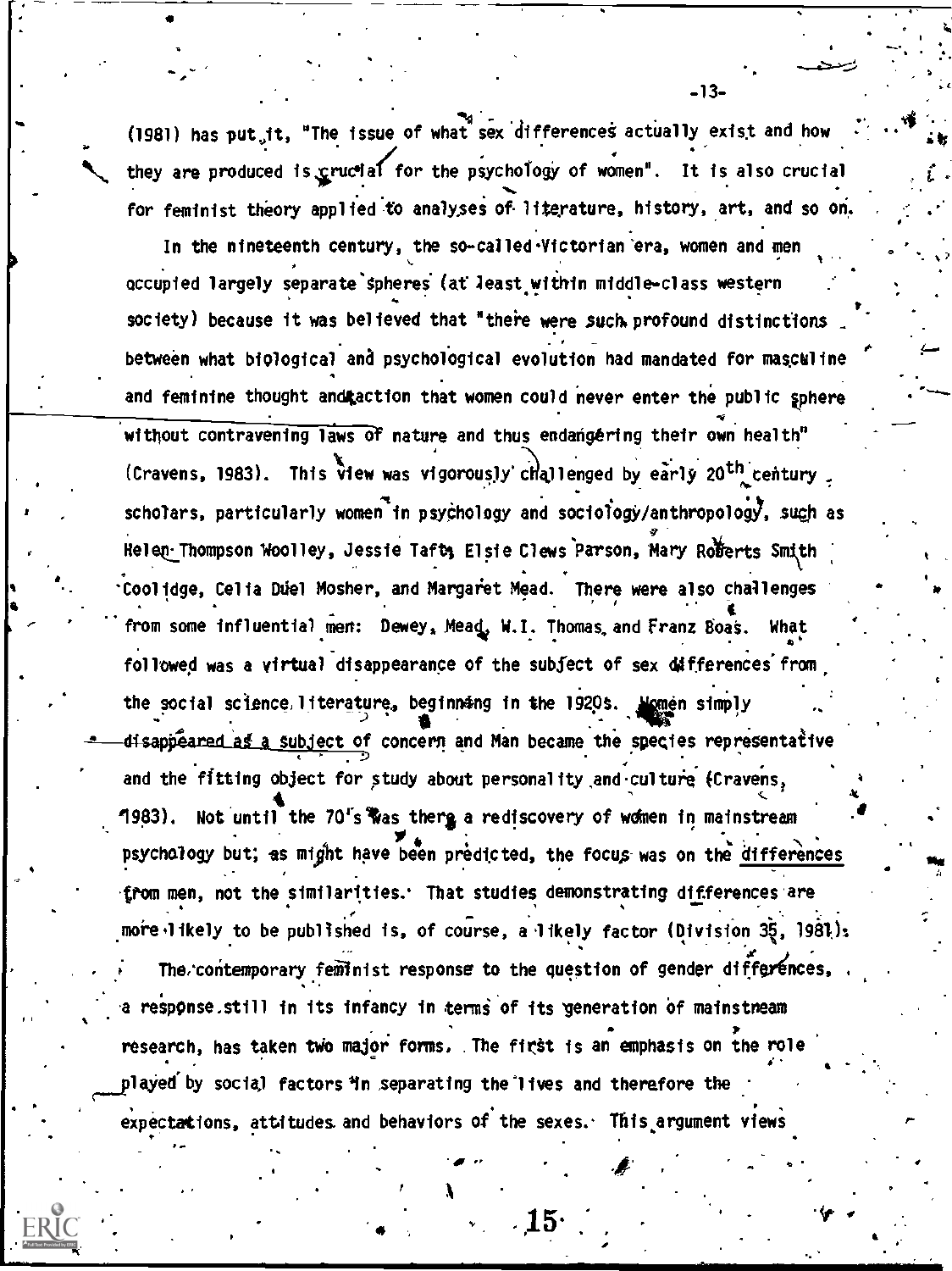socialization as an ongoing, life-long process and looks for explanations of gender beyond the influence of early experience on individual personality. Segregation by sex and sextsm, i.e. a commitment to the inferiority of women, as expressed in negative attitudes, stereotyped beliefs, and discriminatory behavior, is found to be imbedded in all of our social institutions - in the media, family, economy and the political sphere (Lott, 1981a). **These** institutions maintain women's low status and low power throughout the life span and across divisions of class and ethnicity thus reinforcing gender differences, in the same.way as differential status and power contribute to observed differences among racial, ethnic, and socio-economic class groups. Thus, Grady (1981) has urged that "awareness of the different social and economic conditions for men and women cannot be left to sociologists if psychology is to maintain its integrity as a science", and Parlee (1981) has noted that "sex, race, age, class - all are... variables that point to clusters of life experiences that are systematically different for different groups, of people.<sup>5</sup> In this view the more likely expranation of fear of success, for example, observed in some (but not all) women is less a stable personality trait in the form of an acquired motive, and more in the objective consequences which success is known to have for some women. Persons (Women or men, black or white) will not avoid success if the outcomes are primarily positive; nor will they avoid aggression, competition, leadership, and so on, if the situation is appropriate and the consequences non-punitive or satisfying.

 $-14-$ 

A related but essentially divergent position in terms of its emphasis is represented by the work of Gilligan (1977, 1979, 1982a, 1982b) and (1976). This posttion highlights and focuses on the positive effects of women's life experiences, in contrast to men's, and asserts that these

16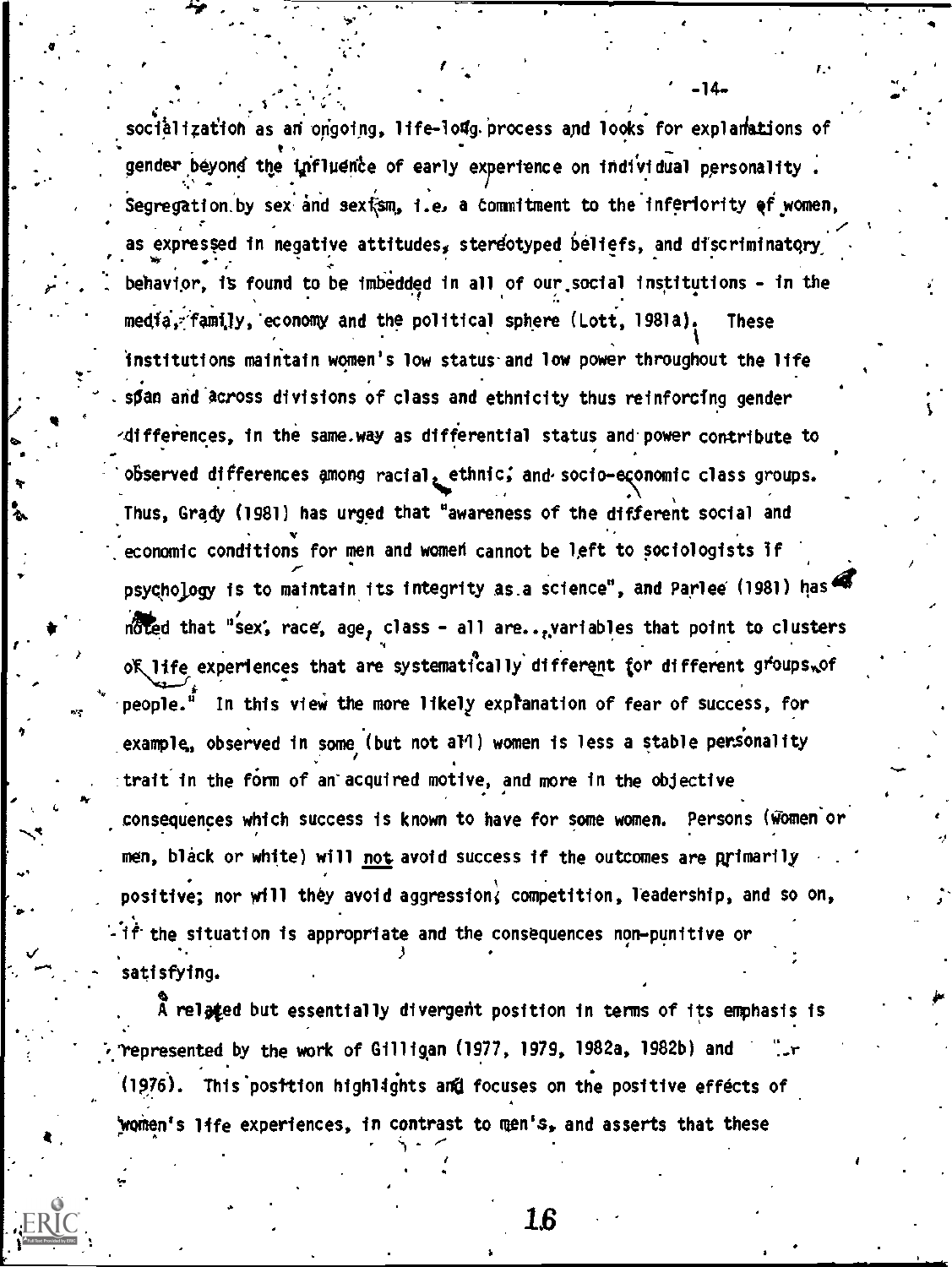experiences and the imposed sepdrateness from men have created a women's culture with-both historical and contemporary significance. We are urged to examine this cu'ture carefully, to give recognition to its distinctiveness, and to study the Situations which define women's lives, our responsibilities and roles. Hyde and Rosenberg (cf. Kahn & Jean, 1983), for example; suggest that "We must observe women in their own habitat, the home, the steno pool, wthe factory, and find out how they.behave, how they think and feels" What we r 14 de jaro - Antonio Antonio Antonio Antonio Antonio Antonio Antonio Antonio Antonio Antonio Antonio Antonio wi<del>ll</del> find-according to this view are expressive, sensitive, communal persons concerned with relationships, the needs of Others, interpersonal responsibility and harmony. Women are different from men in these ways, this A 4 of approach goes on to note, and not only should these characteristics be valued, A \ seen to arise from conflicting responsibilities rather than from competing \ respected, and applauded in women but they should be strived for and learned by men. Thus, Gilligan (1977, 1979) has traced moral development in girls and women and found it not the same as for boys and men, She has rightly objected. to the presentation of male-based data as the foundation for general theory, pointing out that men have shaped the constructs through which we are all supposed to see life. Examination of the experiences of gifls and women, she argues, suggests that-different "moral lessons" are learned. For men, justice may be equated with abstract forms; for women, however," the moral problem is rights" (Gilligan, 1979). Women's experiences are rooted in attachment and we are therefore concerned with expressiveness, caring,. and with contexts, while men who have experienced separation, are more concerned with instrumentality and the balancing of individual rights. Women, Gilligan (1979) asserts, judge  $\qquad \qquad ,$ \*themselves in terms of their ability to care. The value of intimacy, that  $\bullet$  . The set of  $\bullet$ contemporary men are now discovering in mid-life, is something women acquire early.

4 for the second control of the second control of the second control of the second control of the second control of the second control of the second control of the second control of the second control of the second contro

'1 5....

.

da

it  $17$  and  $17$ 

 $\mathbf{r} \cdot \mathbf{r}$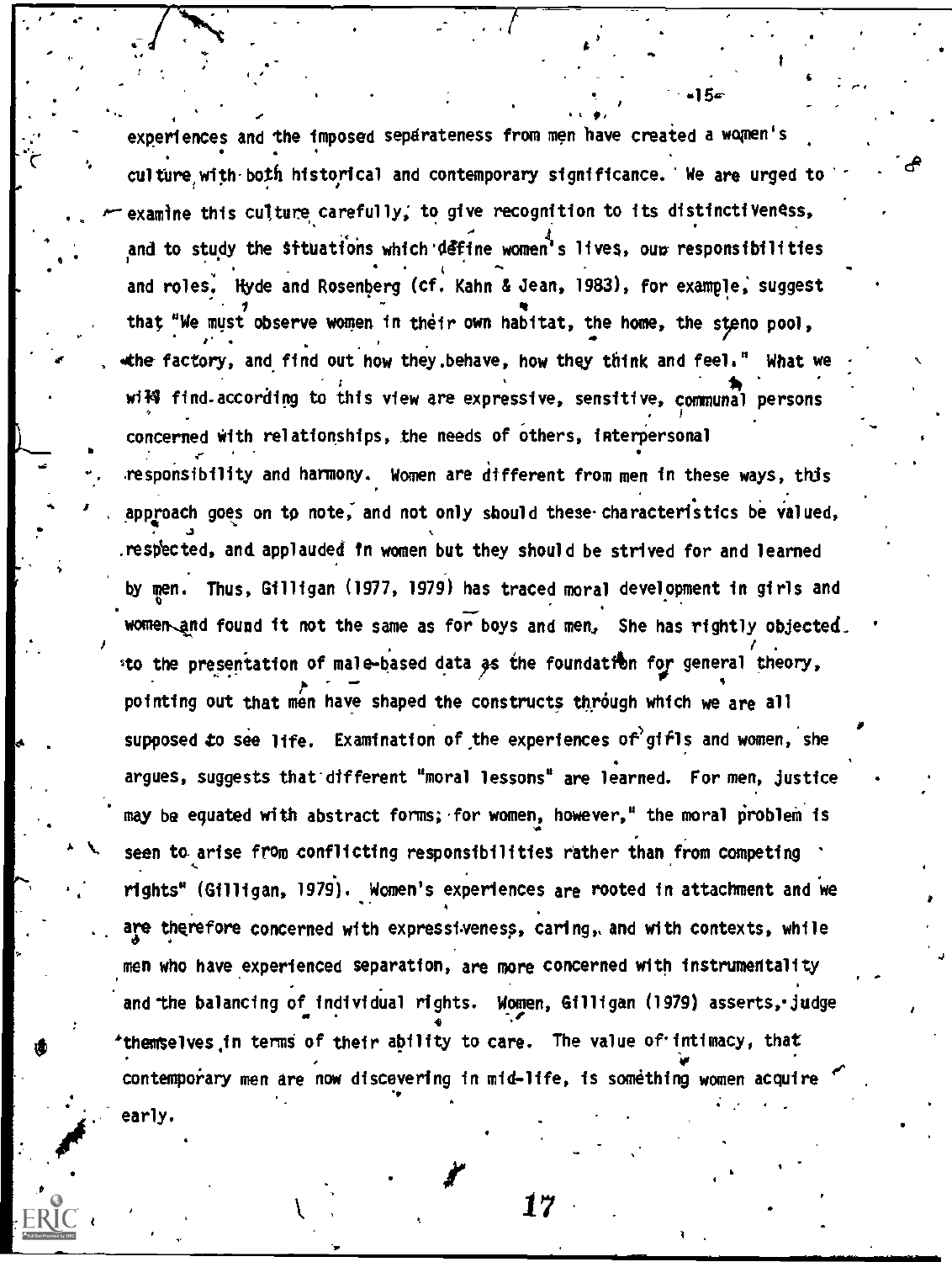: In/explaining such Value differences between women. and men, Gi lligqn is a set of the set of the set of the set of the set of the set of the set of the set of the set of the set of  $\mathcal{N}$ . .4 \* relies heavily although<sub>,</sub> not <sub>'</sub>exclusively on Chodorow's analysis of early , .  $\mathcal{F}$  and  $\mathcal{F}$ mother-child interaction. Although cognizant of the later differences in. experience between girls and boys, Gilligan appears to give Chodorow's position centrality. Because, writes Chodorow (1978) "they are parented by a person of the same gender...girls come to experience themselves as less  $\cdot$ differentiated than boys, as more continuous with and related to the external \ 4o object-world". The end result is differing values, and Gilligan (1979) } concludes that "women bring to the life cycle a different point of view . and...order human experiences in terms of different priorities." The work of Miller (1976) complements such a conclusion, and both emphasize that from the woman's point of view, from the concern with harmony, caring, responsibility, and relationships, emanates strength not weakness:

While such clear expositions of women's strengths are vital additions to. our data and theo<sup>sp</sup>y, one problem with this position is that in focusing on the \_differences between women mid men observed in contemporary society,. -what tends to be de-emphasized is that these differences are only a function of differing experience, reflecting historical, social class, ethnic, and racial factors. J Note Gilligan's words (1979), "Women's deference is rooted not only in their .ueir<br>.≹<br>. social circumstances,.but also in the substance of their moral concern." Does this suggest that women's moral concerns are not rooted in their social circumstances? If not, then from what other source?

.

The focus on sex differences loses sight of their source in particular circumstances, history, expectations and social sanctions, and in so doing over-generalizes from s<u>ome</u> women (and some men) to all, a trap leading us back inevitably to gender stereotypes. The focus on differences ignores , significant within-gender variability. "Ain't I a Woman?", asked Sojourney

-16-

'

- 18 and 18 and 18 and 18  $\sim$  18 and 18  $\sim$  18

 $\mathbf{v}$ 

I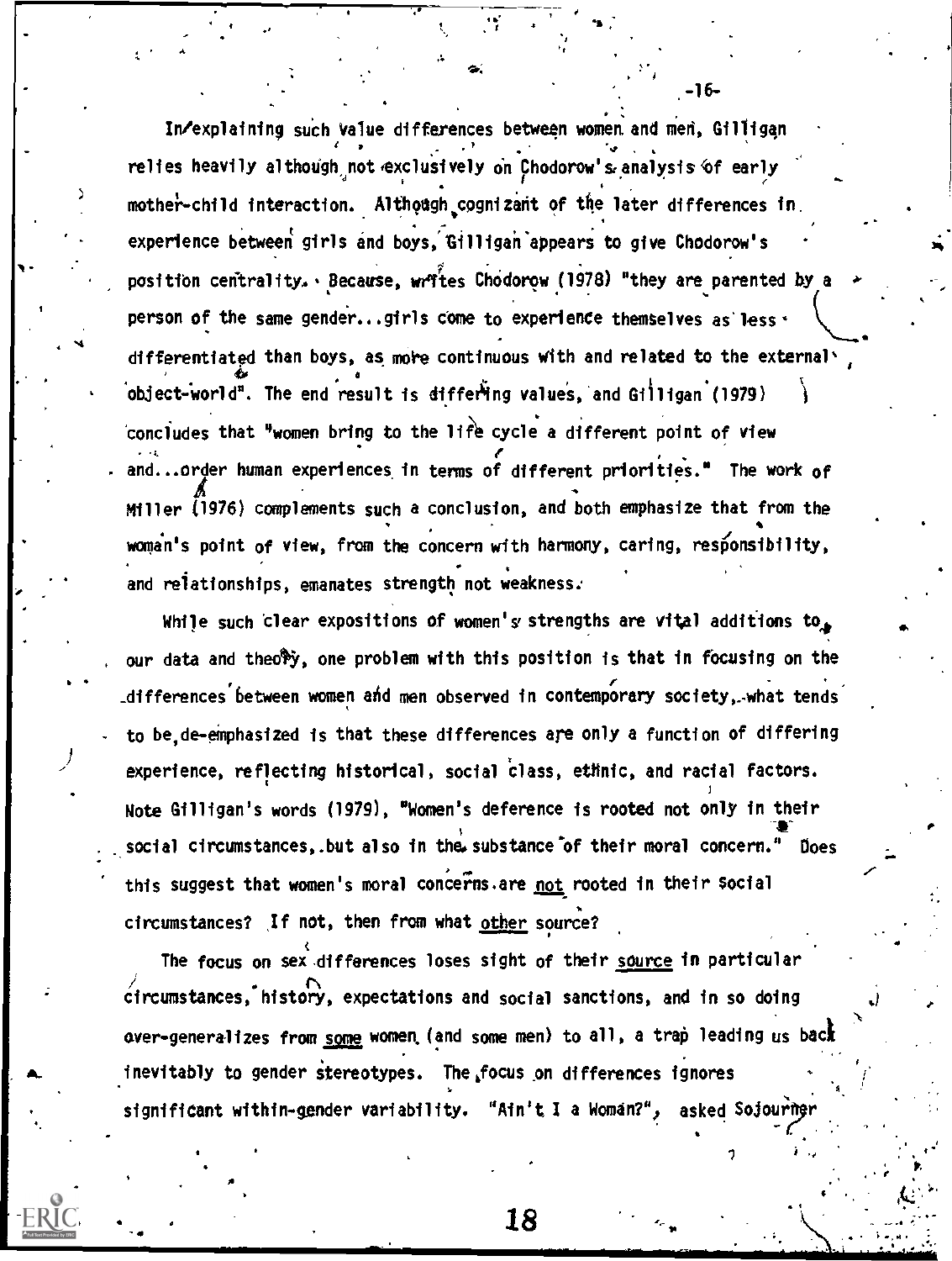Truth in countering the female stereotype of her day. "Yes, southern white Truth in countering the female stereotype of her day. Yes, southern whate<br>| per class women were supposed to be slender, weak, and too fragile to open 'carriage doors 40.themselves, i but not the .slave women who.heaved sacks' of-, . . . . マート・コーヒー きょうしょう しょうしょう アイティング おおやま potatoes or cotton and worked the fields along with their men, or did the,  $\mathbf{r}$  $coloring$ , the laundry, and the child care for the master's family-as well as . In the contract of the contract of the contract of the contract of the contract of the contract of the contract of the contract of the contract of the contract of the contract of the contract of the contract of the cont . their own. There are similar and additional differences among groups of  $\qquad$  $\mathbf{a}$  the contract of  $\mathbf{b}$  the contract of  $\mathbf{b}$ contemporary women.  $\bullet$  4  $\bullet$  4  $\bullet$ .

 $\bullet$  , and the set of  $\bullet$ 

0. <sup>P</sup> I

,

 $\mathbf{C}$  and  $\mathbf{C}$ 

-17-

a

t

,

 $\mathcal{L}_\mathbf{A}$ 

Basic principles of solial/personality psychology should lead us to expect that women and men will differ to the extent that the behaviors they are able to practice and the reinforcements they receive continue to differ? This is also the case for within-gender differences, and psychological disparities  $\,$ between the highly and less well-educated, the poor and the affluent, black and white, urban and rural, etc. To the extent that persons share life conditions they will behave similarly. Thus we must look for similarities as well as differences since both.are explainable by.the same principles of learning. We acquire responses to, and in, situations. When a society segregates individuals on the basis of sex (or race, etc.) and systematically exposes the segregated groups to different conditions, expectations, rewards and access to society's resources, the result will be differences in interests, motived and overt behavior. In our society such segregation by sex is complicated by other status factors. Thus, to know, for example that Phyllis Schlafly, Margaret Thatcher, Shirley Chisholm and Kate Millett are all women will permit reliable prediction of only some behavior. They have all . ; been daughters and wives, probably menstruated regularly, and'function in a, society which oppresses and devalues women, but not evenly or homogeneously. Can we predict that each of these women is similar in their concern for relationships, caring, harmony, and responsibility? My guess is that we could

 $\bullet$ ,  $\bullet$  19  $\bullet$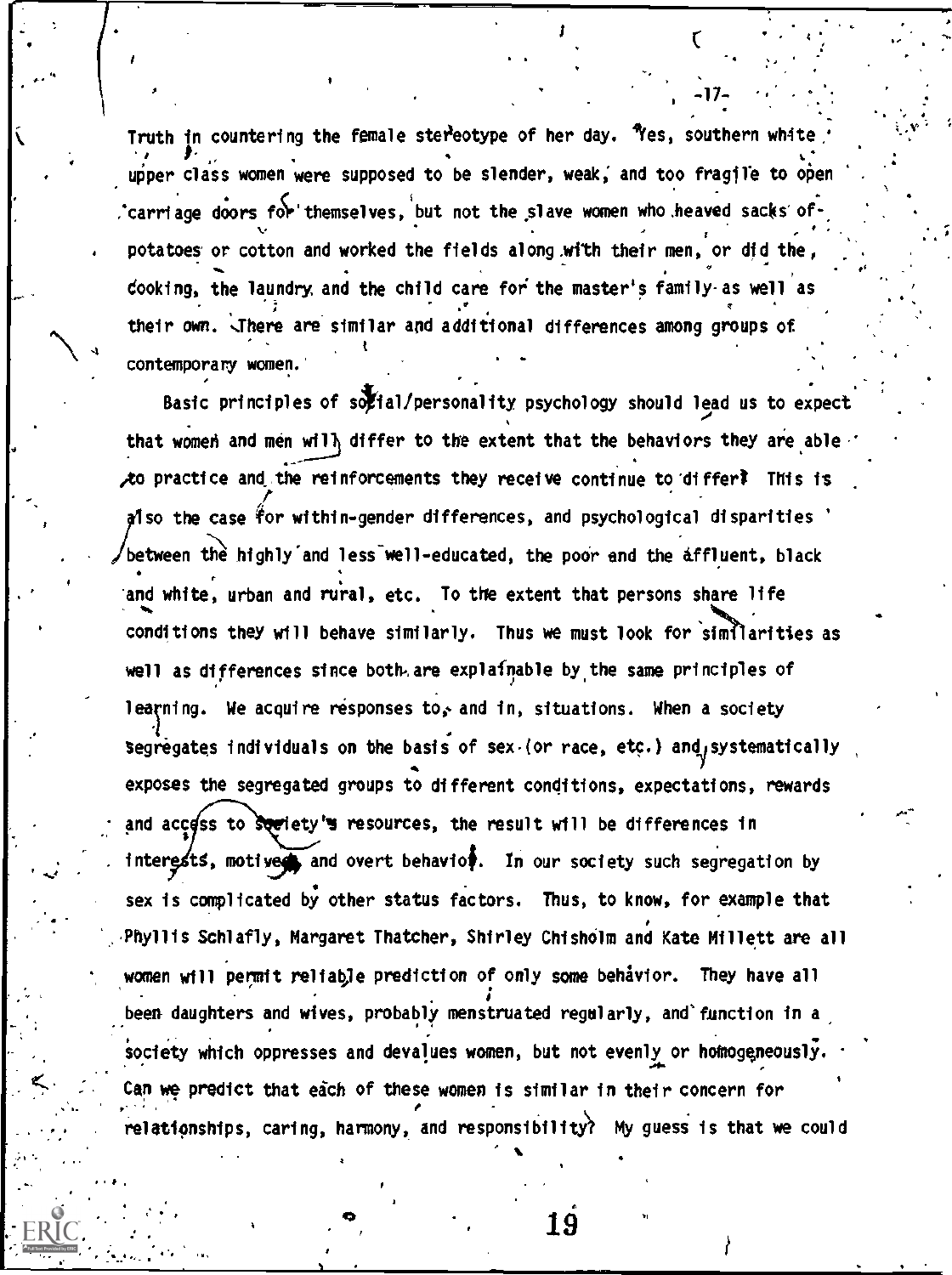more easily match Thatcher and Millett, for example, to two different men than to each other on values, interests, beliefs and moral position. What we need to search out and understand are the antecedents and correlates of behavior. It is not sex that matters, but those Jife conditions which are systematically related to it by cultural prescription, regulation, or arrangement. Where  $i$ such experiential/situational correlates are weak or overriden by others, sex . ceases to be a discriminating  $\dot{\rho}$  ariable. w **L**earn Control

A

 $*$  We need to understand that, the culture-prescribed experiential/situational correlates of sex are only partially related to early childhood socialization and to past personal history. Sex-typing is maintained in a society by contemporary cues for adult behavior, and appropriate rewards and<sup>2</sup> punishments. Unger (1981) has pointed out that "Sex-related effects often 'have a. 'now you see them, now you don't' quality", an inconsistency she attributes to the use of different methodologies. But, fundamentally, what this phenomenon suggests is that sex differences appear or do not appear depending upon the social conditions or context of the behavior. This principle, well supported by empfrical data, is emphasized by feminist research, but is also the essence of the social psychological approach.

In a previous paper (Lott, 1981b) I offered a feminist critique of the androgyny concept. I argued that while androgyny was an advance over the earlier'idea of masculine and feminine as either-or bipolar opposites, it continues to link behavior to gender and to label certain attributes as continues to link behavior to gender and to label certain attributes as<br>characteristig of women, and others as characteristic of men, with little regard for the abundant evidence of within-gender variability (often uncovered by the same research)`4Becently I have read other similar critiques. Morawski (1982), for example, suggests that the androgyny model renovated rather than replaced "the assumptions of human nature that initially received

 $20$ 

**a** a strong and

4

-18-

 $\blacksquare$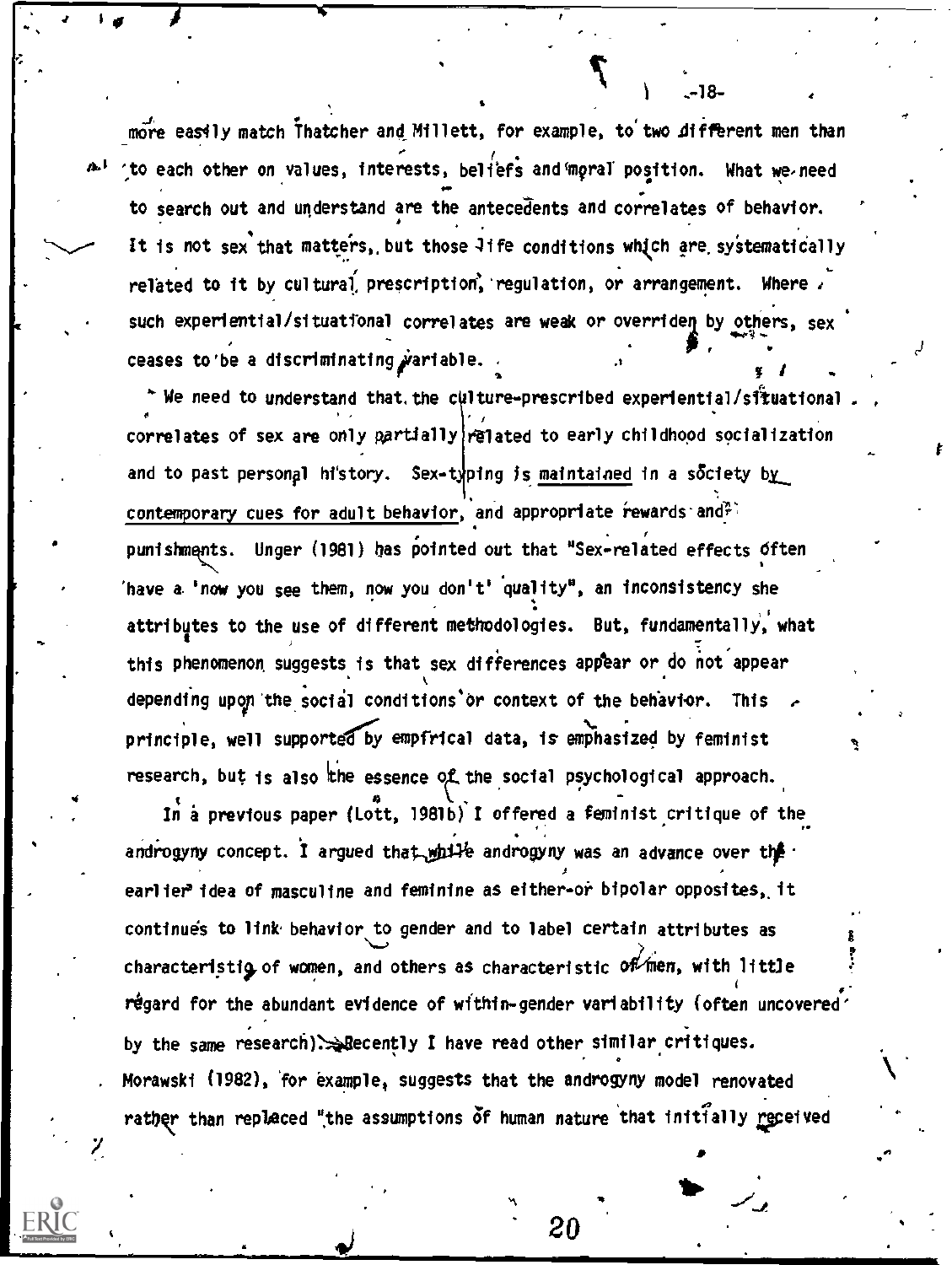criticism," while Wallston (1981) now urges discontinuing the use of masculine/feminine labels which "imply false dichotomies." 8em (1981) has also come to recognize that the androgyny concept "is insufficiently radical from a feminist perspective because it continues to presuppose that [masculinity and femininity] have an independent and palpable reality rather than being themselves cognitive constructs." The same general criticism is applicable to the approach which focuses on opposing feminine and masculine attitudes, values, perceptions and behaviors. While making women visible and uncovering the realities of their lives, while exposing the adrocentric bias in social science, such a focus also tends to blur our vision of the variations in the behavior of women, and reduces our attention to the I. agree with Willis (1981) that "the logic of feminism...leads antecedents. to ending sexual role divisions and rejecting the idea of opposing masculine and feminine natures," and that to assert "that men have a monopoly on aggression...while women are nonviolent, [and] nurturing" returns us to "oppressive cultural stereotypes". Such assertions deny the reality of contrary evidence, and what we know about situational variation in behavior.

In conclusion, what social/personality psychology can profitably take from feminist research and theory is: 1. recognition of the role played by sexist assumptions and biases in the development of hypotheses, procedures, and the exploration of problems; 2. expansion of areas of research concern and of methodologies; and 3. the consideration of new questions, theoretical formulations, and concepts. What is required is reconstruction, as recently proposed by Wittig (1982); and for the reconstruction to be truly revolutionary, our scholarship must be "directed toward change."

And feminist theory can profit from psychology because it is we who are best able to probe the connections between what people do, feel, believe, and

-94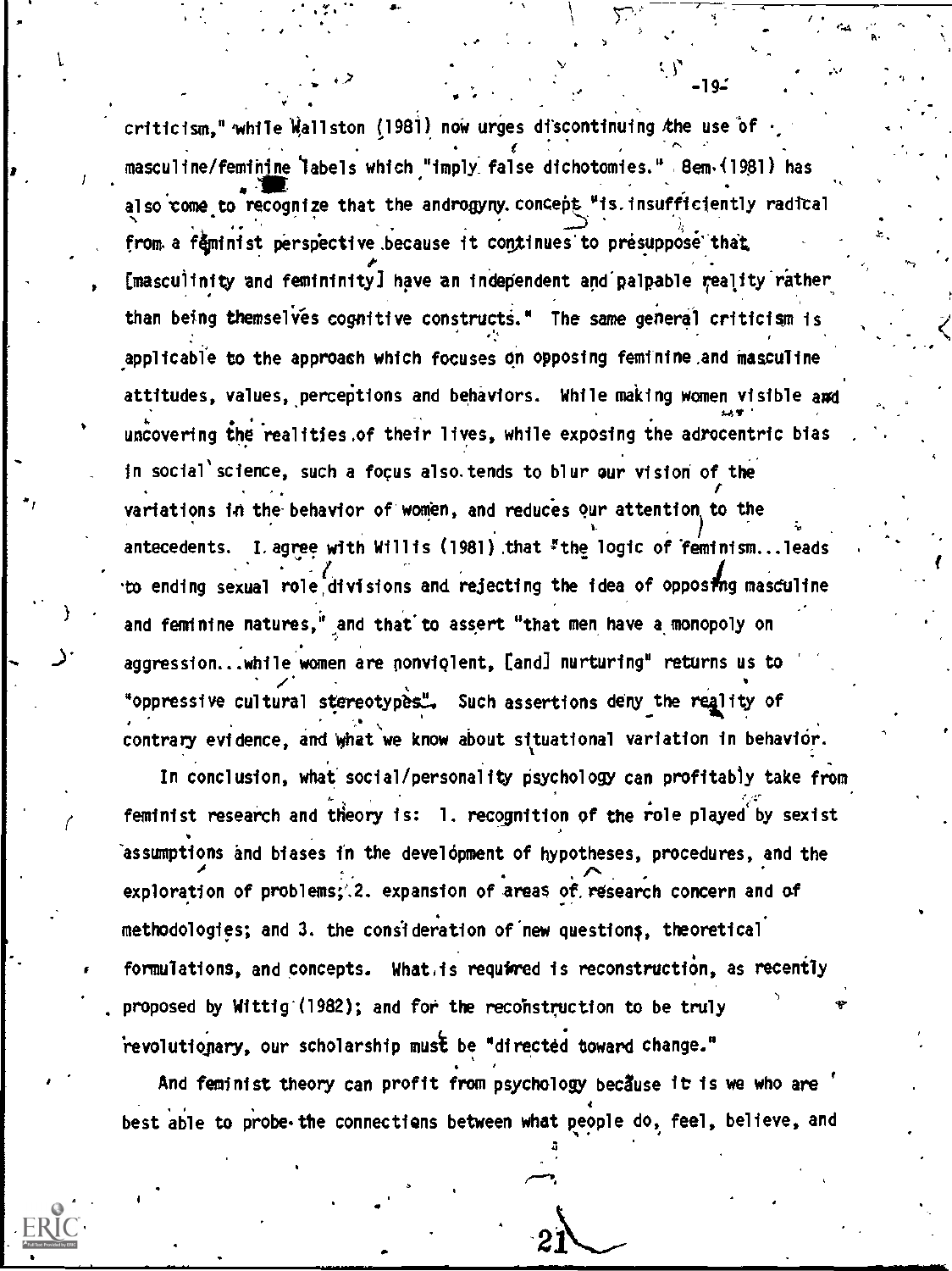think and the conditions which make particular behaviors, feelings, beliefs, etc. more probable. To understand the learning or acquisition of behavior is to understand how culture constructs gender. Thus, we can consider seriously a question asked by Alpert (1978): when women and men share equally in the worlds of home and work, what will they be like then? We can anticipate that the range of experiences then available to individuals will increase, and that individual differences will flourish while gender differences will cluster .about those few biological imperatives which now distinguish the human sexes.

22

 $-2D-$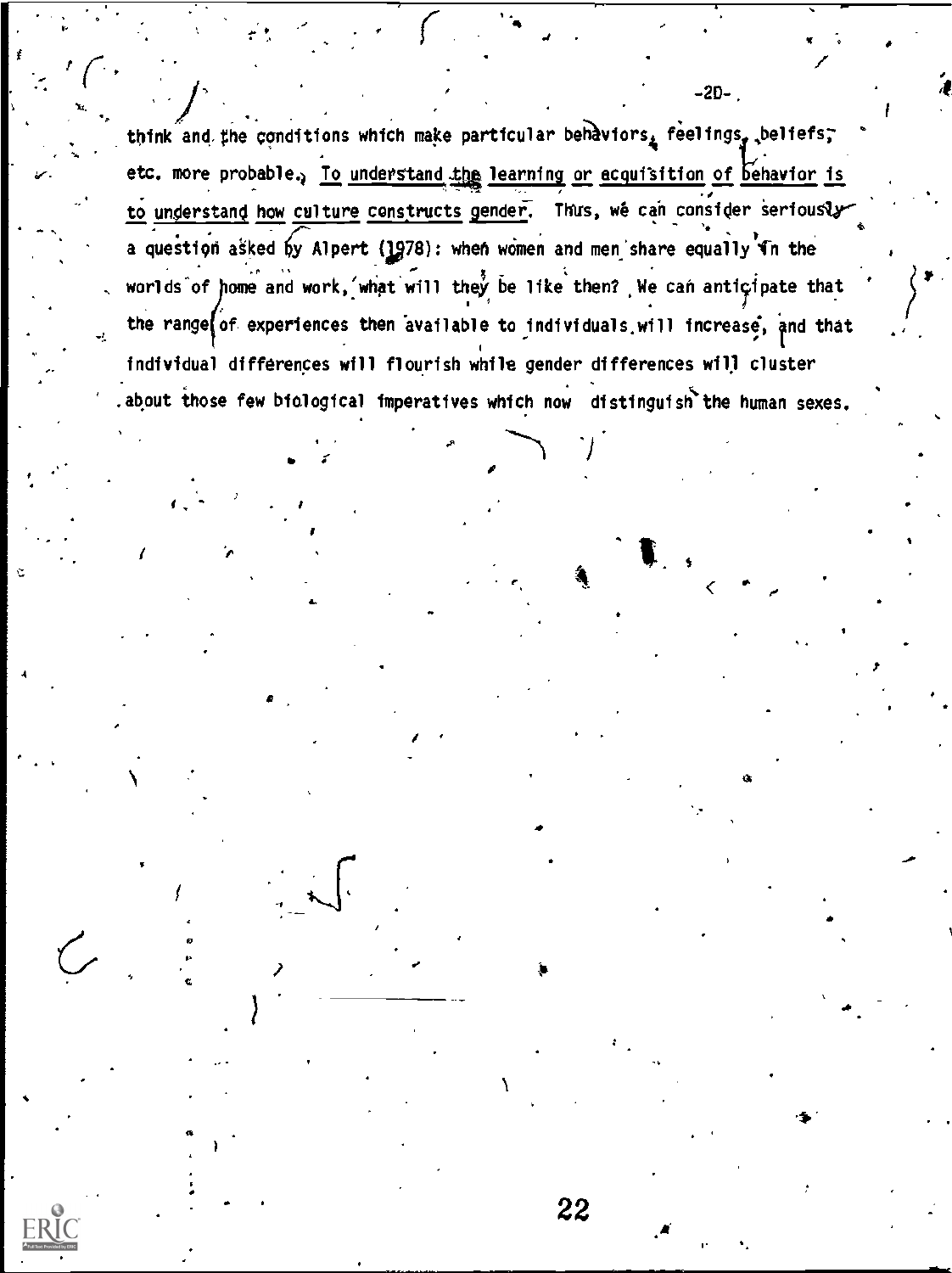## Footnotes

 $\frac{1}{2}$ 

 $-21-$ 

<sup>1</sup> This is an expanded version of a paper read at the American <sup>^</sup> Psychological Assoctation meetings in Andreim, California, August 1983, as part of a Division 35 Special Symposium Series on "Educating for the Psychology of Women".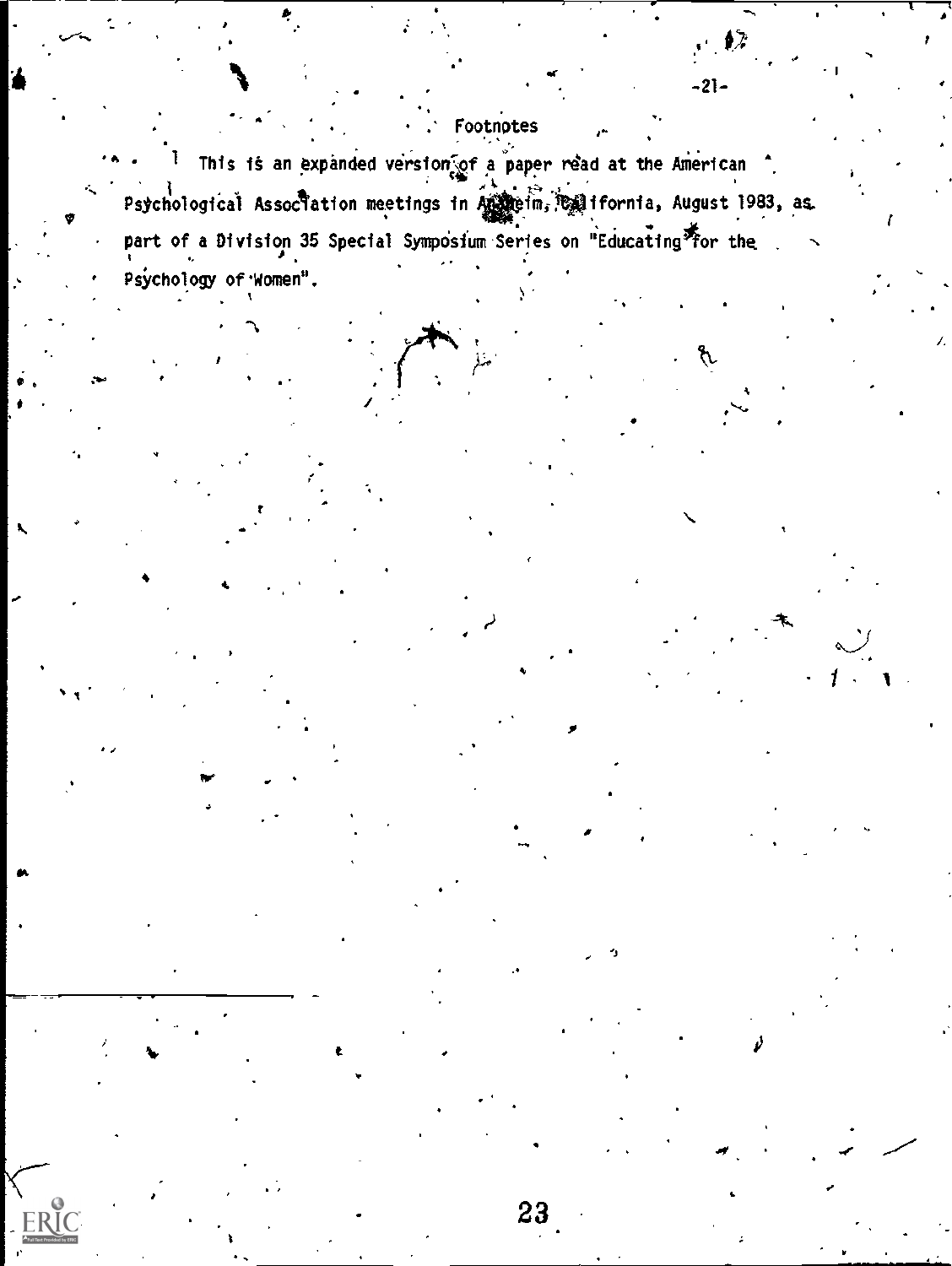## References

 $\mathscr{C}$  and  $\mathscr{C}$ 

-22-

Adams, K. Course outline "The new scholarship on women: Women as scholars in . contemporary society," Wheaton Colley, Spring 1982.

Alpert, J.L. The psychology of women: What should the field be called? American Psychologist, 1978. 965-969.

. .

 $\mathcal{L}^{(1)}$ 

Azzi, A. Colleges uncover women in history. The Providence Evening Bulletin, July 26, 1983.

Baruch, G.K., Barnett, R.C., & Rivers; C. Lifeprints: New patterns of love and work for today's women. New York: McGraw-Hill, 1983.

Bem, S.L. Gender schema theory: A cognitive account of sex typing.

Psychological Review, 1981, 88, 354-364.

k.

 $\sqrt{\frac{1}{2} \cdot \frac{1}{2}}$ 

.

Chodorow, N. The reproduction of mothering. Berkeley: University of California Press, 1978.

Chmmittee bn.the Status of Women in SociOlogy, American Sociological Association. Sexist biases in sociological research: Problems and issues. Project on the Status and Education of Women, Association of American Colleges, Spring 4980.

Cravens, H. Underpinnings for sexual equality. A review of "Beyond Separate Spheres" by Rosalind Rosenberg. Science, Feb. 25, 1983, 219, 957-958. Dinnerstein, D. The mermaid and the minotaur. New York: Harper & Row, 1977 r Division 35 Task Force guidelines for nonsexist research. Mimeo Draft, . August 1981.

Eagly, A.H. Sex differences in influencibility. Psychological Bulletin, 1978, 85, 86-116.

Fiske, E.B. Scholars face a challenge by feminists. The New York Times, Nov. 23, 1981.

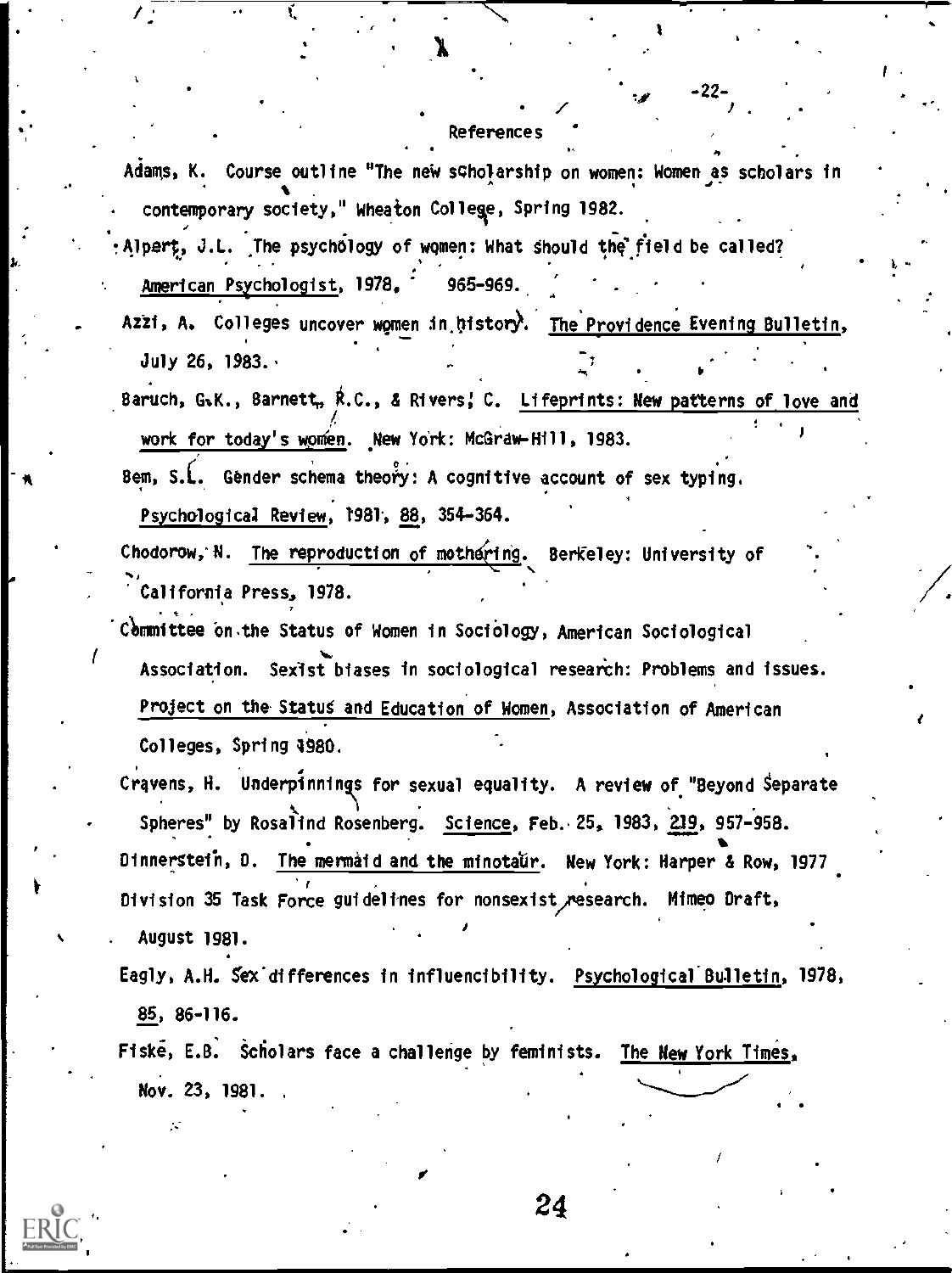Frodi, A., Macauley, J., & Thome, P.R. Are women always less aggressive than men? A review of the experimental literature. Psychological Bulletin<br>https://www.com/statestick.html 1977, 84, 634-660..

,  $-23$  -  $-$ 

- Gergen; K.J. & Morawski, J. An alternative meta-theory for social psychology. In L. Wheeler, (Ed.) Review of Personality and Social Psychology: Vol. I, Beverly Hills, CA: - Sage, 1980:
- Gilligan, C. In a different voice: Women's conceptions of the self and of morality. Harvard Educational Review, 1977, 47, 481-517.

Gilligan, C. Woman's place in man's life cycle. Harvard Educational Review,  $+ 1979, 49, 431 - 446.$ 

- $\bullet$  , and a set of the set of the set of the set of the set of the set of the set of the set of the set of the set of the set of the set of the set of the set of the set of the set of the set of the set of the set of the Gilligan, C. Why should a woman be more like a man? <u>Psychology Today,</u> June 1982a, 68 f. .
- Gilligan, C. Inta different voice: Psychological theory and women's development. Camb<u>rid</u>ge: Harvard University Press, 1982b..<sup>.</sup>
- Grady, K.E. Sex bias in research design. Psychology of Women Quarterly, 19<sup>8</sup>', 5, 628-636.
- Henley, N.M. Body "blitics: Power, sex, and nonverbal communication. Englewood, N.J.: Prentice-Hall, 1977.  $\sim$
- Horner, M. Toward an understanding of achievement-related conflicts in  $\epsilon$ women. Journal of Social Issues, 1972, 28, 157-175.
- Kahn, A.S. and Jean, P.J. Integration and elimination or separation and redefinition: The future of the psychology of women as a discipline: Signs, 1983, 8, in press,
- Keller, E.F. Feminism and science. Signs, 1982, 7, 589-602.
- Keller, E.F. Feminism as an analytical tool for studies in science. Paper presented at 8oston Colloquium for the Philosophy of Science:1982-1983, "Feminism and Science", Boston University: March, 1983.

 $25 \cdot 100$ 

4'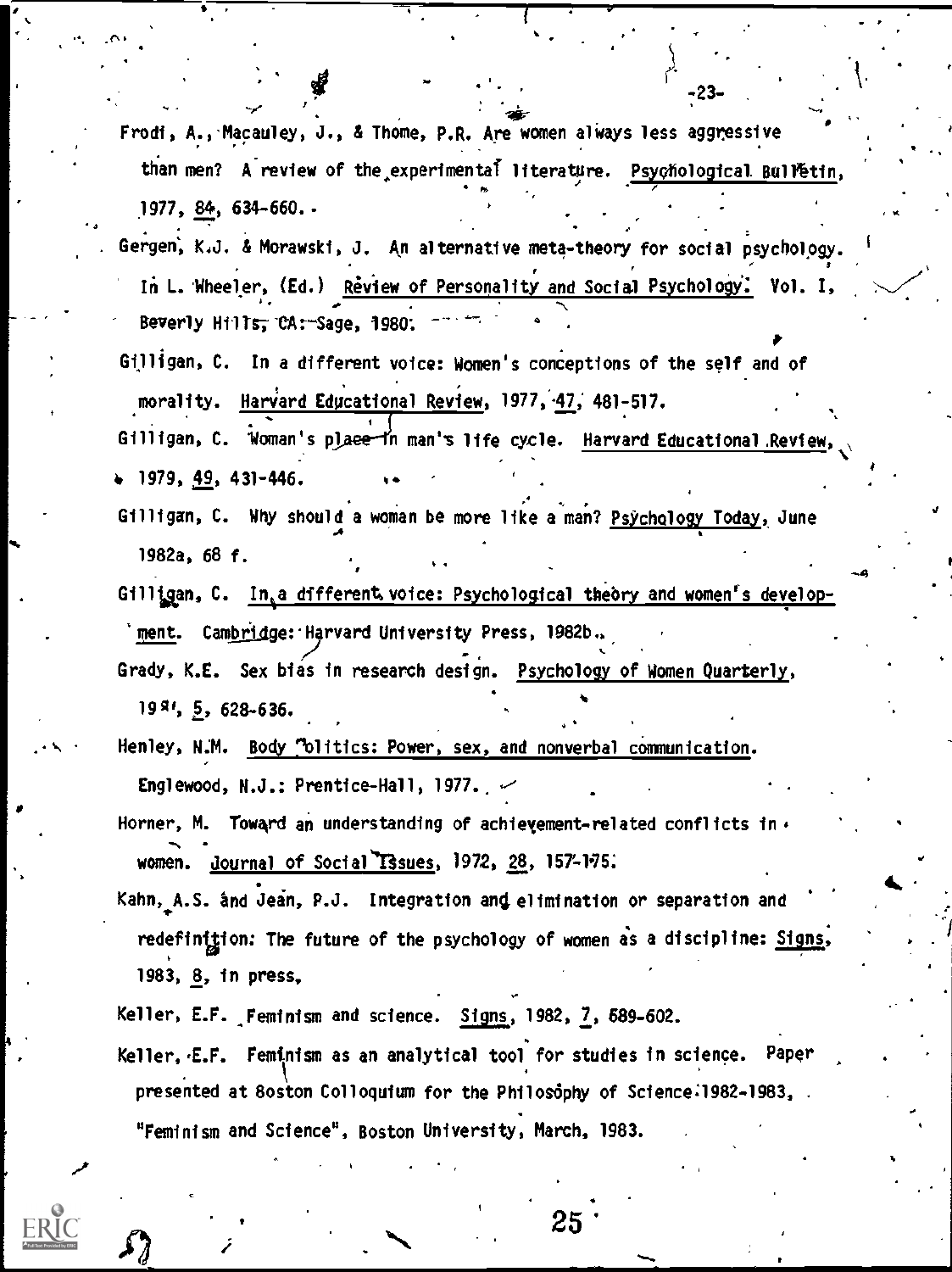Lenny, E. Women's self-confidence in achievement settings. Psychologica Bulletin, 1977, 84, 1-13.

-24

- Lott, B. Becoming a Woman: The socialization of gender. Springfield, I Charles Thomas, 1981a.
- Lott, B. A, feminist critique of androgyny: Toward the elimination of gen attributions for learned behavior. In C. Mayo and N. M. Henley (Eds.) Gender and nonverbal behavior, New York: Springer, 1981b.

Manicas, P.T. & Secord, P.F. Implications for psychology of the new phil of science. Américan Psychologist, 1983, 38, 399-413.

McKenna, W. & Kessler, S.J. Experimental design as a source of sex bias. social psychology. Sex Roles, 1977, 3, 17-128.

Miller, J. B. Toward an understanding of the psychology of women. **Bosto** Beacon, Press, 1976.

Morawski, J. G. On thinking about history as social psychology. Persona and Social Psychology Bulletin, 1982, B, 393-401.

Parlee, M.B. Appropriate control groups in feminist research. Psycholog of Women Quarterly, 1981, 5, 637-644.

Russo, N. F. Psychology of women: Analysis of the faculty and courses of emerging field. Psychology of Women Quarterly, 1982, 7, 16-31. Sampson, E.E. Scientific paradigms and social values: Wanted - a scienti revolution. Journal of Personality and Social Psychology, 1978, 36, 1332-1343.

Task Force on Issues in Research in the Psychology of Women. Division 35 Newsletter, American Psychological Assoc., 1977, 4 (4).

Unger, R. K. Sex as a social reality: Field and laboratory research.

Psychology of Women Quarterly, 19B1, <u>5</u>, 645–653.

26